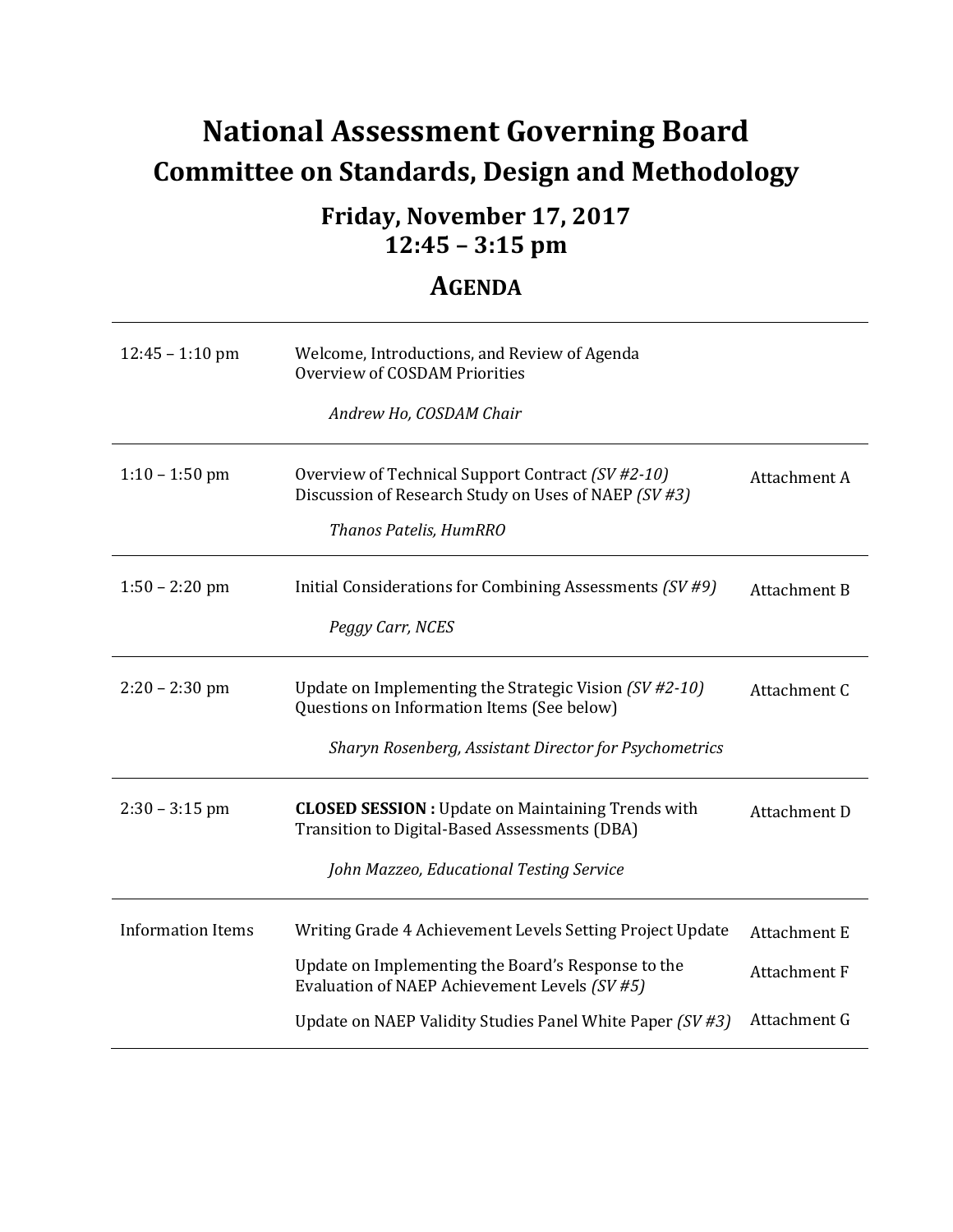# **Technical Support in Psychometrics, Assessment Development, and Preparedness for Postsecondary Endeavors**

**Purpose:** The purpose of this session is to provide an update to the Committee on Standards, Design and Methodology (COSDAM) regarding relevant work performed under the Technical Support contract. In the November COSDAM session, project director Dr. Thanos Patelis of the Human Resources Research Organization (HumRRO) will focus primarily on presenting some initial ideas for approaching the research study for COSDAM consideration and discussion.

 Board) awarded a contract to HumRRO (as a result of a competitive bidding process) to provide over the next few years. The Technical Support contract will include research studies; technical memos; literature reviews and syntheses of best practices; attendance at Governing Board and **Project Overview:** On August 15, 2017, the National Assessment Governing Board (Governing) support for technical activities. The Governing Board has a need for such support to implement some of the more technical activities included in the Strategic Vision. In addition, the Governing Board's response to the recent evaluation of NAEP achievement levels (National Academies of Sciences, Engineering, and Medicine; November 2016) refers to several activities to be pursued other meetings; expert consultant services (including the convening of panels); and other ad hoc and quick turnaround requests. This contract will support some of the work performed by COSDAM, the Assessment Development Committee (ADC), and the Ad hoc Committee on Measures of Postsecondary Preparedness. The contract period of performance is 12 months for the base year, with annual options for two years.

Dr. Thanos Patelis is the project director at HumRRO. Key staff members who will be actively contributing to the effort in a number of roles include Dr. Sunny Becker, Dr. Jing Chen, Dr. Monica Gribben, Dr. Arthur Thacker, and Ms. Anne Woods. Subcontractors include EdMetric, LLC and the National Center for the Improvement of Educational Assessment. On the Governing Board staff, Munira Mwalimu is the Contracting Officer and Sharyn Rosenberg is the Contracting Officer's Representative. Lily Clark serves as the technical point of contact for work related to postsecondary preparedness.

#### **November 2017 COSDAM Update:**

The following work is currently underway related to COSDAM activities:

#### *Research study on uses of NAEP*

 analysis of how NAEP data in general and achievement levels in particular are used (both The statement of work indicated that the research study topic for the first contract year will be an appropriately and inappropriately) by various audiences, including but not limited to: policymakers (federal, state, and local); media; researchers; businesses; parents; and the general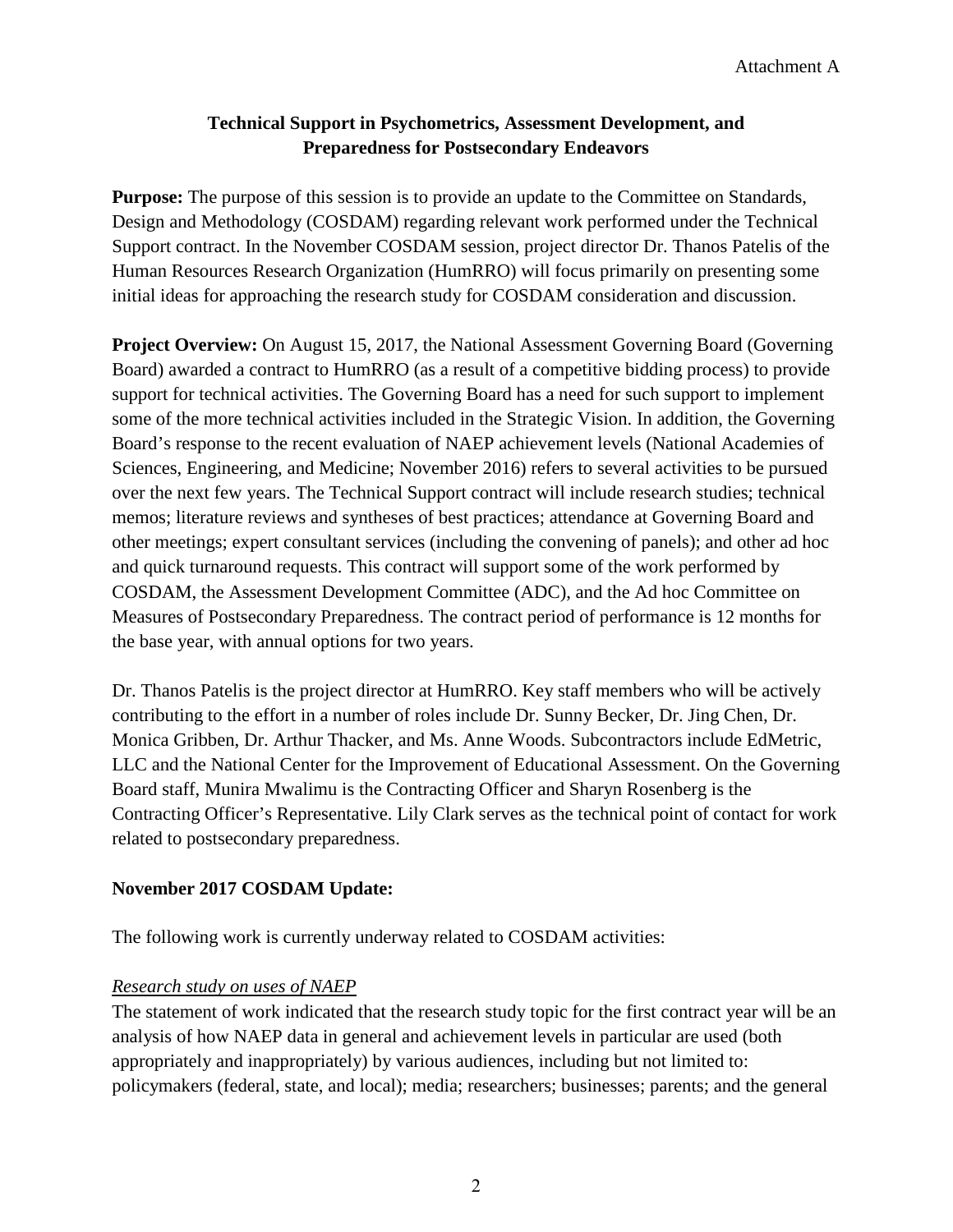public. There are four primary goals to gaining a better understanding of how NAEP results and achievement levels are used: 1) inform a future Board policy statement on intended uses and appropriate interpretations of NAEP; 2) gain understanding of which uses have been most impactful; 3) inform the development of validity arguments for the intended uses and interpretations of NAEP achievement levels, in particular; and 4) inform future reporting and dissemination efforts for increasing appropriate and impactful uses and decreasing inappropriate uses of NAEP results and achievement levels.

During the November COSDAM meeting, project director Thanos Patelis will share some preliminary ideas for approaching the research study.

 Dr. Karla Egan of EdMetric, LLC will review the literature on the development, use and future of valid and aligned ALDs will be explained. The literature review will be available in time for *Literature review on best practices for developing and updating achievement level descriptions*  of achievement level descriptions (ALDs). In this review, ALDs will be defined, an exploration of the history of ALDs with NAEP will be provided (up to the recent evaluation of NAEP achievement levels), the potential uses of ALDs will be described, and finally the development the March 2018 COSDAM meeting, to inform the committee's discussion on revising the Board policy on setting achievement levels for NAEP. Dr. Egan intends to attend the March 2018 COSDAM meeting.

#### *Technical memo on developing a validity argument for the NAEP achievement levels*

 documents and research reports. Based on this documentation, Dr. Thacker will identify the inferences that can reasonably and appropriately be made from NAEP achievement levels. supporting the validity of the NAEP achievement levels using both a graphical display and in the Dr. Arthur Thacker will review the NAEP achievement levels and all information from existing Additionally, from the gathered information, Dr. Thacker will organize the claims and evidence form of a narrative. The evidence will be organized by claim with a summary of the judgments that the evidence support. Recommendations will be offered for additional research, revisions, or other actions to bolster the evidence supporting the validity of the NAEP achievement levels. The technical memo will be available in time for the March 2018 COSDAM meeting, to inform the committee's discussion on revising the Board policy on setting achievement levels for NAEP. Dr. Thacker intends to attend the March 2018 COSDAM meeting.

### *Expert panel meeting on NAEP achievement levels setting*

A two-day expert panel meeting will take place on January 10-11, 2018 to discuss and provide input to the Governing Board regarding best practices for setting and maintaining achievement levels. This panel meeting is intended to inform the revision of the Board policy on setting achievement levels for NAEP. Eight invited panelists will meet at HumRRO headquarters in Alexandria, Virginia. Several documents will be provided as background reading including: the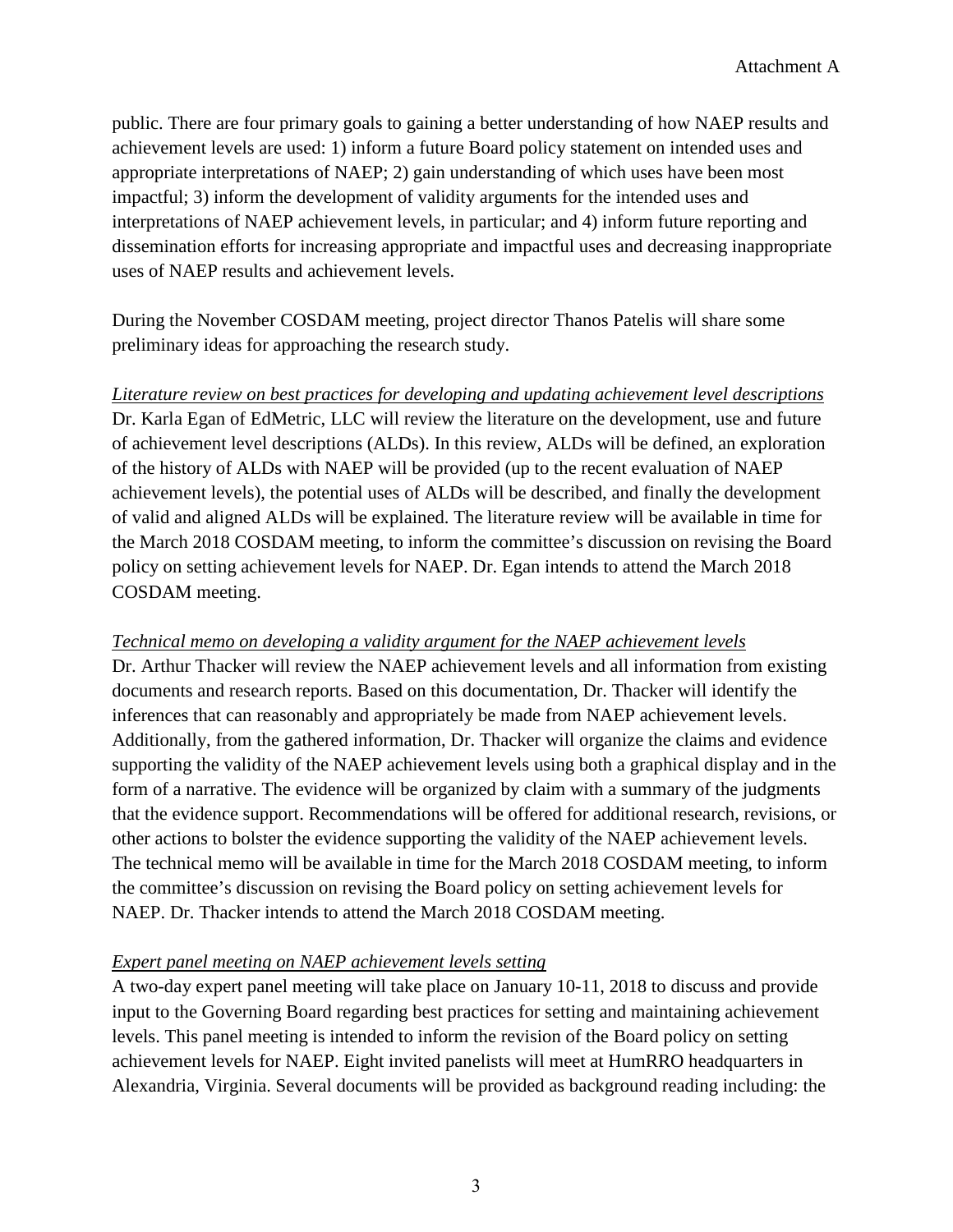current Governing Board policy on setting achievement levels, *the National Academies of Sciences, Engineering, and Medicine 2016 Evaluation of NAEP Achievement Levels*; and the Governing Board's response to the report's recommendations. Input from this expert panel will be documented and included in the March 2018 COSDAM materials to inform the committee's discussion. The list of participating experts is in the process of being finalized and will be shared with COSDAM during the November meeting.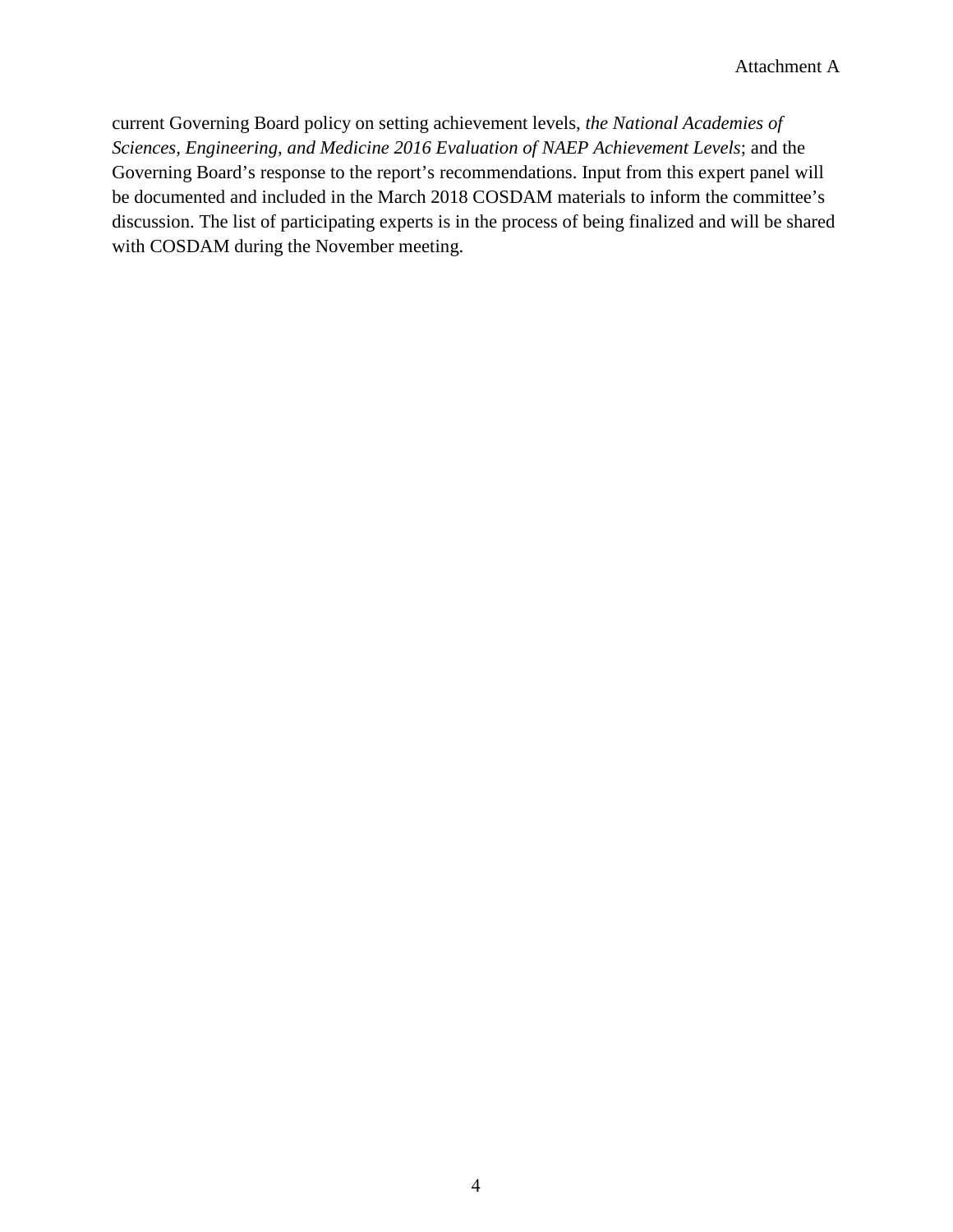

# **Initial Considerations for Combining or Integrating NAEP Assessments**

 including the impact on scaling and trends" with stakeholder input. In this session, we will discuss different ways NAEP assessments can be combined and challenges and potential benefits One of the priorities of the National Assessment Governing Board according to its Strategic Vision is to "Develop policy approaches to revise the NAEP assessment subjects and schedule based on the nation's evolving needs, the Board priorities, and NAEP funding". Under this priority, COSDAM plans to "evaluate the technical implications of combining assessments, associated with each.

Six issues the Governing Board and NCES must work through in their consideration of this work are:

- Timelines
- Sampling
- Instrumentation and Administration
- Scoring, Scaling and Reporting
- Budgets
- Frameworks and Items

 next step is to design the assessment in a way that it yields reliable and valid scores. Data Each of these issues is complex, and requires a good deal of planning, preparation and collaboration. For example, integrating NAEP assessments will require careful review and consideration of existing Frameworks. If a new construct is being formulated by "combining" existing assessments, a elaborated or even new framework would be needed in order to define the content and boundaries of the new construct. Once a combined assessment is formulated, the collection methods, in terms of sampling of students and assignment of blocks and forms to the students, will need to be carefully planned and executed in order to be able to generate reliable and valid scores.

The six issues outlined here will be elaborated and discussed at greater length with COSDAM.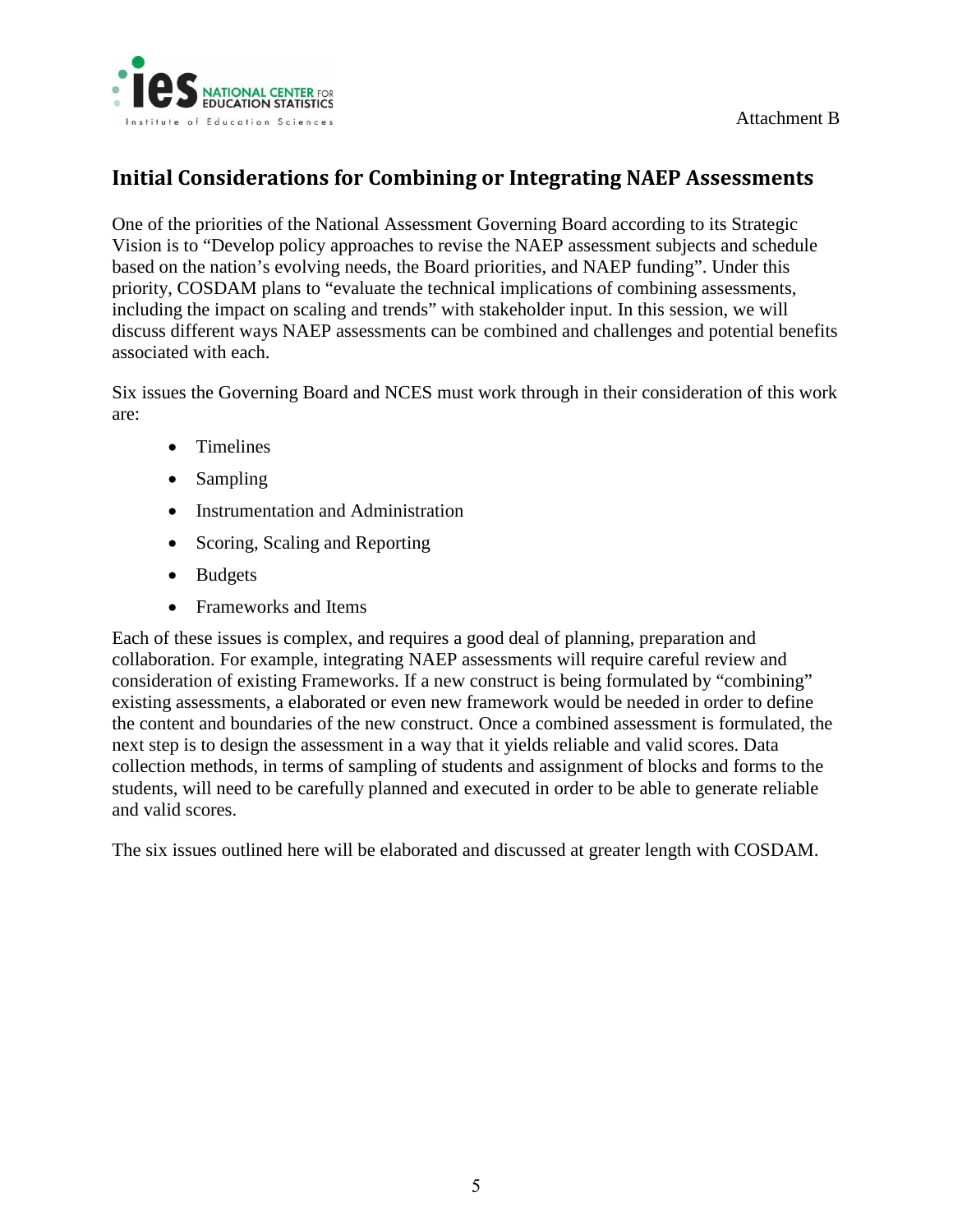# *November 2017 National Assessment Governing Board Strategic Vision – Implementation Activities Report*

 Strategic Vision to focus the Board's work from 2017-2020. This approval marked the beginning the four years during the Strategic Vision's implementation, the staff will provide annual progress reports to the Governing Board at the August Board meetings. This first annual On November 18, 2016, the National Assessment Governing Board unanimously adopted its of the implementation phase, which is managed by the staff, overseen by the Board, and conducted in partnership with the National Center for Education Statistics (NCES). For each of progress report presented in August 2017 was backward-looking, capturing notable work of the past year to implement the Board's vision.

 Beginning with the November 2017 Board meeting, staff are providing the following implementation activities report to identify the things either underway or currently planned to achieve the ten priorities in the Strategic Vision. This report is a living document and will be updated and enhanced based on Board feedback and project decisions; a version of this report will be included in the materials for each quarterly Board meeting for the duration of the Strategic Vision's implementation. It is included in each standing committee's materials to provide a snapshot of the entire work plan, to supplement the more detailed committeespecific progress reports created by staff.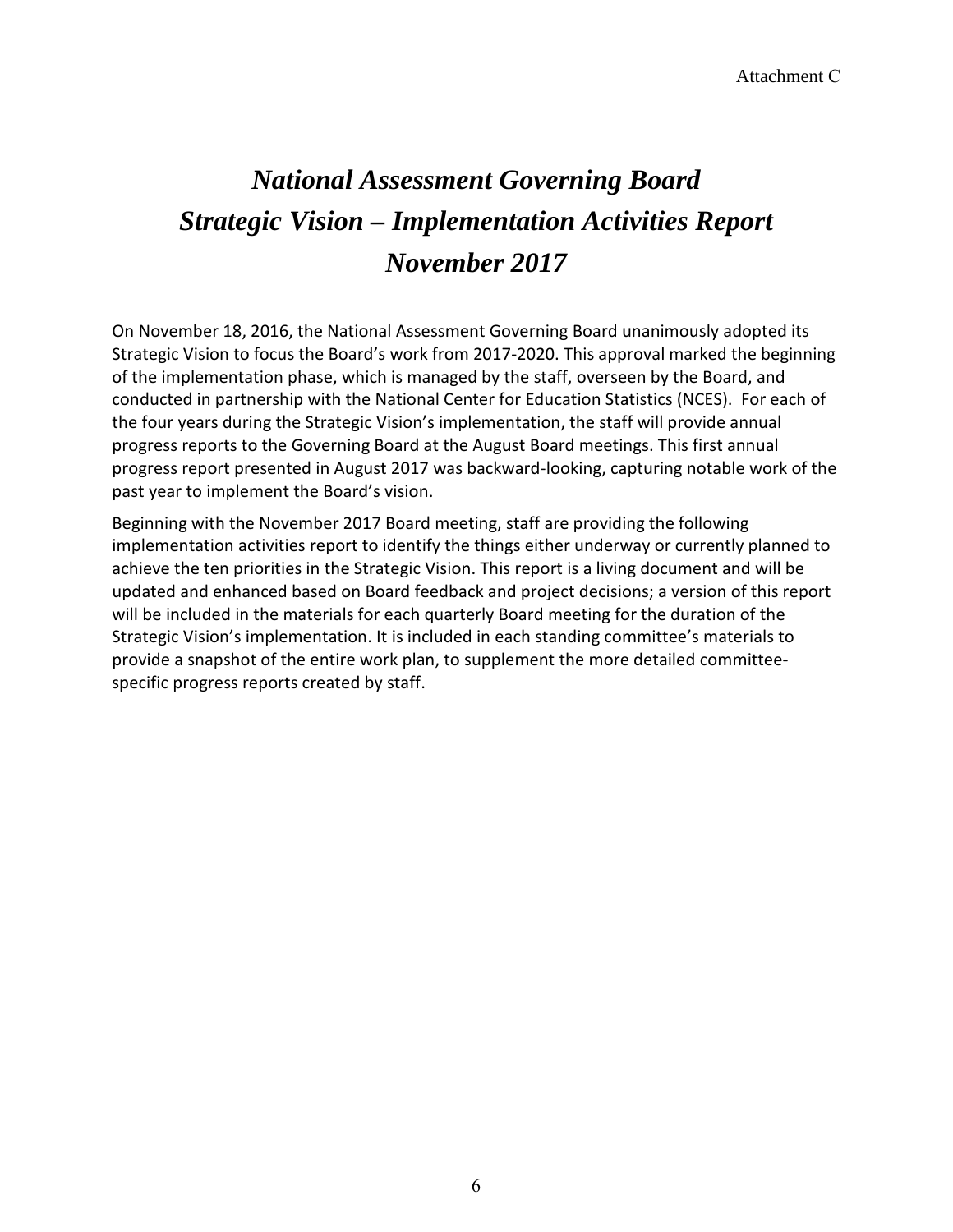# National Assessment Governing Board Strategic Vision Implementation Activities Report\*

| Task Name                                                                      | Start             | Finish            | Committee                  |
|--------------------------------------------------------------------------------|-------------------|-------------------|----------------------------|
| Strategic Vision                                                               | August 4, 2016    | March 31, 2025    |                            |
| SV1 Develop and Sustain Partnerships                                           | November 18, 2016 | December 31, 2020 |                            |
| Work with Partners to Increase Awareness and Use of NAEP                       | August 4, 2016    | December 31, 2020 | <b>R&amp;D</b>             |
| Maintain Database of Points of Contact                                         | October 12, 2017  | December 31, 2020 | <b>R&amp;D</b>             |
| Disseminate Content with/through Partners                                      | October 1, 2016   | December 31, 2020 | R&D                        |
| <b>TUDA Task Force</b>                                                         | December 1, 2017  | October 16, 2020  | <b>Executive Committee</b> |
| <b>State Policy Task Force</b>                                                 | August 8, 2016    | August 31, 2020   | <b>Executive Committee</b> |
| SV2 Linking Data                                                               | November 18, 2016 | December 31, 2020 |                            |
| Incorporate Ongoing Linking Studies and Consider Additional Work               | November 18, 2016 | December 31, 2020 | COSDAM, NCES               |
| Expand NAEP Linkages to Administrative Data                                    | September 8, 2017 | September 8, 2017 | <b>NCES</b>                |
| Board Considers What Federal Data Presented with NAEP                          | September 8, 2017 | December 5, 2018  | R&D                        |
| Learn from Reporting of International Assessments                              | November 17, 2017 | November 18, 2017 | R&D                        |
| SV3 Expand NAEP Resources                                                      | November 18, 2016 | December 31, 2020 |                            |
| Create Tools for New Audiences (also SV4)                                      | April 3, 2018     | April 3, 2019     | R&D                        |
| Develop 'Menu of Engagement'                                                   | January 1, 2018   | December 31, 2020 | R&D                        |
| Create 'Brief Case' Studies on NAEP Use (also SV4)                             | January 1, 2018   | December 31, 2020 | R&D                        |
| <b>Build Teacher Prep Toolkit</b>                                              | August 2, 2018    | August 9, 2019    | R&D                        |
| Share Effective Uses of NAEP                                                   | March 1, 2018     | October 31, 2018  | R&D                        |
| Research Uses of NAEP by Various Audiences                                     | March 3, 2017     | November 16, 2018 | COSDAM, R&D                |
| Improve Understanding of NAEP Achievement Levels                               | October 12, 2017  | December 31, 2020 | R&D, COSDAM                |
| Develop Statement of Intended and Appropriate Uses of NAEP                     | November 16, 2018 | May 18, 2019      | COSDAM                     |
| Host Stakeholder Panels at Board Meetings                                      | August 8, 2016    | December 31, 2020 |                            |
| Disseminate Information on NAEP Technical Procedures to Share Expertise        | March 1, 2018     | December 31, 2020 | COSDAM, NCES               |
| Identify NAEP Resources & Information for Practitioners (also SV6)             | May 18, 2017      | March 18, 2021    | ADC, R&D                   |
| SV4 Dissemination and Use of NAEP                                              | November 18, 2016 | December 31, 2020 |                            |
| Post-release Stakeholder Events to Extend Life of Results                      | April 2, 2018     | December 31, 2020 | <b>R&amp;D</b>             |
| <b>Update Governing Board Website</b>                                          | October 3, 2016   | July 24, 2017     | <b>R&amp;D</b>             |
| Expand Capability for More Wide-ranging Communications Approaches and Products | October 12, 2017  | December 31, 2020 | R&D                        |
| Identify Advanced and More User-friendly Approaches to Presenting NAEP Results | October 12, 2017  | December 31, 2020 | R&D                        |
| SV5 Update Frameworks                                                          | November 18, 2016 | December 31, 2020 |                            |
| Update Framework Development Policy                                            | June 5, 2017      | March 3, 2018     | <b>ADC</b>                 |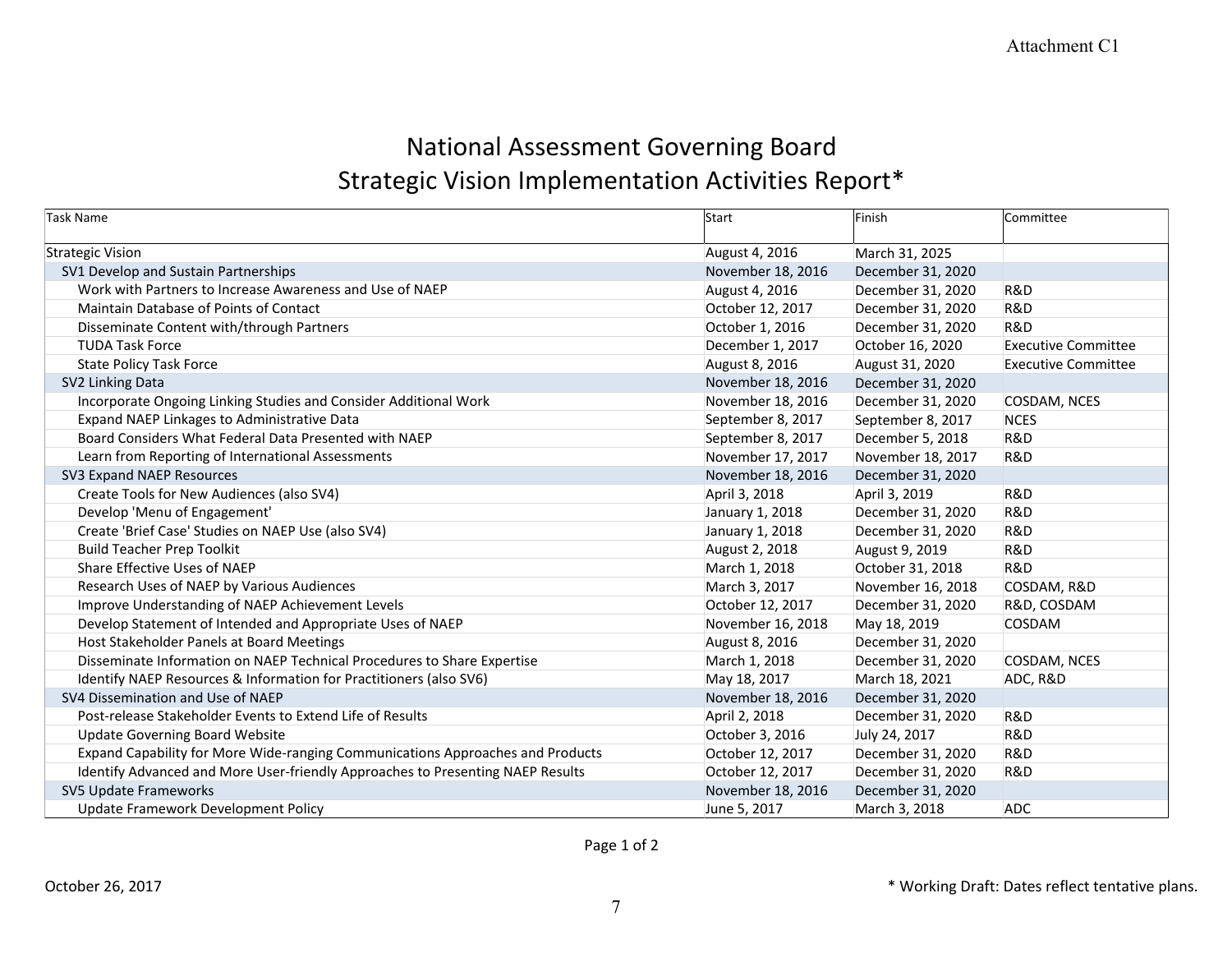# National Assessment Governing Board Strategic Vision Implementation Activities Report\*

| Task Name                                                                          | Start             | Finish             | Committee                  |
|------------------------------------------------------------------------------------|-------------------|--------------------|----------------------------|
| Update Item Development Policy                                                     | March 1, 2018     | November 14, 2018  | <b>ADC</b>                 |
| Explore New Approaches to Framework Update Processes (also SV8)                    | November 17, 2017 | March 1, 2019      | <b>ADC</b>                 |
| Review & Update Reading Framework (concurrent w/ Math)                             | October 9, 2017   | March 31, 2025     | <b>ADC</b>                 |
| Review & Update Mathematics Framework (concurrent w/ Reading)                      | June 30, 2017     | March 31, 2025     | <b>ADC</b>                 |
| Review & Update Civics, Geography, and U.S. History Frameworks                     | May 1, 2018       | May 15, 2020       | <b>ADC</b>                 |
| Review & Update Economics Framework (Depends on Board Decision on Social Studies)  | March 6, 2020     | August 6, 2021     | ADC                        |
| Review & Update Science and TEL Frameworks                                         | September 1, 2020 | November 18, 2022  | <b>ADC</b>                 |
| Review & Update Writing Framework                                                  | March 7, 2022     | August 4, 2023     | <b>ADC</b>                 |
| Update Board Policy on Achievement Levels (Including New Approaches to ALDs)       | January 2, 2017   | August 4, 2018     | COSDAM                     |
| <b>SV6 Contextual Variables</b>                                                    | November 18, 2016 | December 31, 2020  |                            |
| <b>R&amp;D Review</b>                                                              | August 4, 2017    | December 30, 2019  | R&D                        |
| SV7 Long-Term Trend                                                                | August 8, 2016    | May 18, 2018       |                            |
| Ed Haertel Overview Paper                                                          | August 8, 2016    | December 9, 2016   | COSDAM                     |
| Reaction Papers (4)                                                                | December 12, 2016 | February 17, 2017  | <b>COSDAM</b>              |
| Washington DC Symposium                                                            | February 20, 2017 | February 20, 2017  | <b>Full Board</b>          |
| <b>AERA Symposium</b>                                                              | February 20, 2017 | February 20, 2017  | <b>Full Board</b>          |
| <b>Governing Board Discussions</b>                                                 | March 3, 2017     | May 18, 2018       | <b>Full Board</b>          |
| <b>Governing Board Action</b>                                                      | May 18, 2018      | May 18, 2018       | <b>Full Board</b>          |
| <b>SV8 Other Countries</b>                                                         | November 17, 2017 | November 17, 2017  |                            |
| International Assessment Expert Panel                                              | November 17, 2017 | November 17, 2017  | <b>Full Board</b>          |
| SV9 Assessment Schedule                                                            | May 19, 2017      | September 24, 2018 |                            |
| <b>Develop Policy Priorities</b>                                                   | May 19, 2017      | March 2, 2018      | <b>Executive Committee</b> |
| Review Technical Implications of Combining Assessments                             | November 17, 2017 | May 18, 2018       | COSDAM                     |
| <b>Revise NAEP Assessment Schedule</b>                                             | March 5, 2018     | September 24, 2018 | <b>Executive Committee</b> |
| SV10 Postsecondary Preparedness                                                    | August 6, 2016    | August 31, 2020    |                            |
| Ad Hoc Committee Develops Recommendations                                          | August 3, 2017    | November 17, 2018  | Ad Hoc Committee           |
| Implement Approved Recommendations of Ad Hoc Committee                             | November 19, 2018 | August 31, 2020    | <b>Full Board</b>          |
| Continue Research to Gather Validity Evidence on Academic Preparedness for College | August 6, 2016    | August 31, 2020    | COSDAM                     |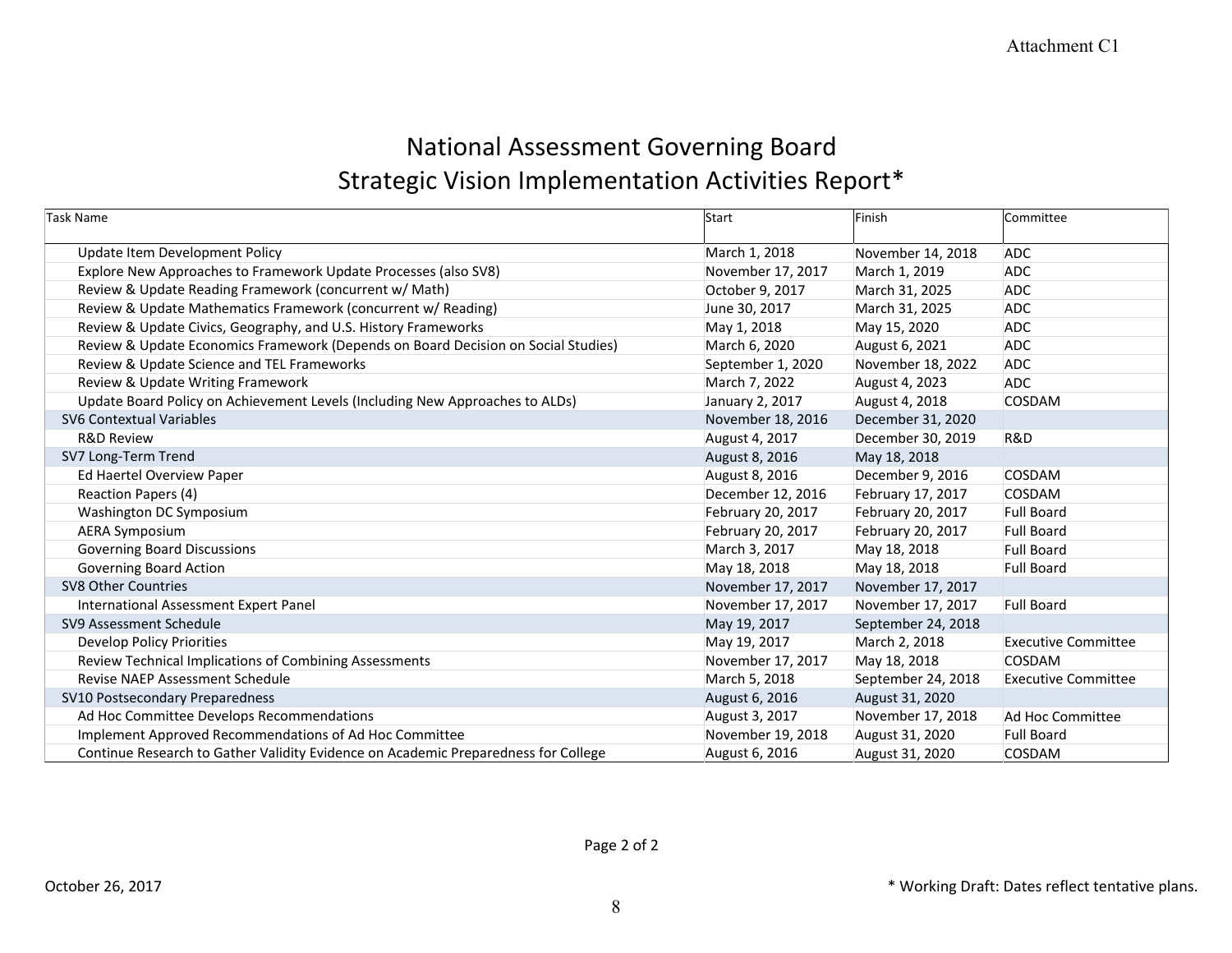#### **Strategic Vision Activities Led by COSDAM**

The previous document lists high level activities intended to support each of the ten Strategic Vision priorities. For each activity led by COSDAM, additional information is provided below to describe the current status and recent work, planned next steps, and the ultimate desired outcomes. Please note that many of the Strategic Vision activities require collaboration across committees and with NCES, but the specific opportunities for collaboration are not explicitly referenced in the table below. In addition, the activities that include contributions from COSDAM but are primarily assigned to another standing committee (e.g., framework update processes) or ad hoc committee (i.e., exploring new approaches to postsecondary preparedness) also have not been included below.

During this brief update, the Governing Board's Assistant Director for Psychometrics, Sharyn Rosenberg, will highlight a few recent developments and will answer any questions that COSDAM members have about ongoing or planned activities.

| <b>Strategic Vision Activity</b>       | <b>Current Status and Recent Work</b>   | <b>Planned Next Steps</b>  | <b>Desired Outcome</b>   |
|----------------------------------------|-----------------------------------------|----------------------------|--------------------------|
| $SV$ #2: Increase opportunities to     | COSDAM discussions at May and           | Informational update on    | NAEP scale scores        |
| connect NAEP to administrative data    | August 2017 board meetings to examine   | current studies will be    | and achievement          |
| and state, national, and international | how existing findings may be used to    | provided in the March      | levels may be            |
| student assessments                    | add meaning to scale scores and         | 2018 COSDAM materials      | reported and are         |
|                                        | achievement levels, and what additional |                            | better understood in     |
| Incorporate ongoing linking studies    | studies to take on                      | Complete ongoing studies   | terms of how they        |
| to external measures of current and    |                                         |                            | relate to other          |
| future achievement in order to         | Ongoing linking studies include:        | Decide what new studies to | important indicators     |
| evaluate the NAEP scale and add        | national NAEP-ACT linking study;        | take on                    | of interest (i.e., other |
| meaning to the NAEP achievement        | longitudinal studies at grade 12 in MA, |                            | assessments and          |
| levels in reporting. Consider how      | MI, TN; longitudinal studies at grade 8 | Decide how to use and      | milestones)              |
| additional work could be pursued       | in NC, TN; NAEP-TIMSS linking           | report existing and future |                          |
| across multiple subject areas, grades, | study; NAEP-HSLS linking study;         | results                    |                          |
| national and international             | planned studies by NAEP Validity        |                            |                          |
| assessments, and longitudinal          | Studies (NVS) panel                     | Complete additional        |                          |
| outcomes                               |                                         | studies                    |                          |
|                                        |                                         |                            |                          |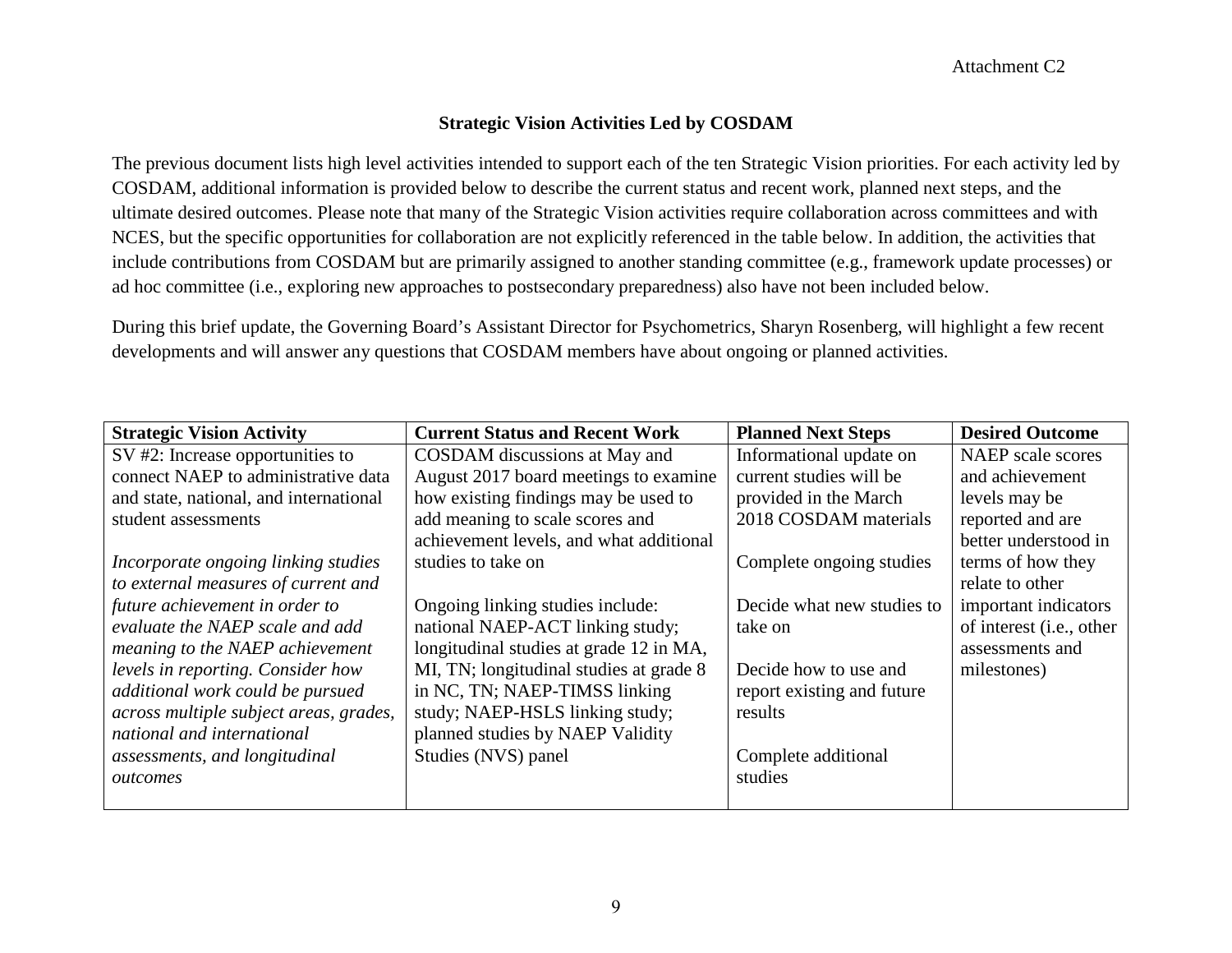| <b>Strategic Vision Activity</b>          | <b>Current Status and Recent Work</b>     | <b>Planned Next Steps</b>   | <b>Desired Outcome</b> |
|-------------------------------------------|-------------------------------------------|-----------------------------|------------------------|
| SV #3: Expand the availability,           | Ina Mullis of the NVS panel spoke with    | Use research to draft short | Board adopts formal    |
| utility, and use of NAEP resources, in    | COSDAM at the March 2017 board            | document of intended and    | statement or policy    |
| part by creating new resources to         | meeting and is working on a white paper   | appropriate uses for Board  | about intended uses    |
| inform education policy and practice      | about appropriate uses of NAEP            | discussion (November        | of NAEP. The goal      |
|                                           |                                           | 2018)                       | is to increase         |
| Research when and how NAEP                | Technical Support contract specifies that |                             | appropriate uses and   |
| results are currently used (both          | the research study topic for year 1 will  | NCES produces               | decrease               |
| <i>appropriately and inappropriately)</i> | focus on how NAEP results are used by     | documentation of validity   | inappropriate uses     |
| by researchers, think tanks, and local,   | various stakeholders. Initial ideas for   | evidence for intended uses  | (in conjunction with   |
| state and national education leaders,     | approaching this research study will be   | of NAEP scale scores        | dissemination          |
| policymakers, business leaders, and       | shared with COSDAM during the             |                             | activities to promote  |
| others, with the intent to support the    | November 2017 meeting                     | Governing Board produces    | awareness of the       |
| appropriate use of NAEP results           |                                           | documentation of validity   | policy statement)      |
| (COSDAM with R&D and ADC)                 |                                           | evidence for intended uses  |                        |
|                                           |                                           | of NAEP achievement         |                        |
| Develop a statement of the intended       |                                           | levels                      |                        |
| and unintended uses of NAEP data          |                                           |                             |                        |
| using an anticipated NAEP Validity        |                                           |                             |                        |
| Studies Panel (NVS) paper and the         |                                           |                             |                        |
| Governing Board's research as a           |                                           |                             |                        |
| resource (COSDAM with NCES)               |                                           |                             |                        |
|                                           |                                           |                             |                        |
| Disseminate information on technical      | This idea was generated during the        | Work with NCES and          | Stakeholders benefit   |
| best practices and NAEP                   | August 2017 COSDAM discussion of          | R&D to refine list of       | from NAEP              |
| methodologies, such as training item      | the Strategic Vision activities           | technical topics for        | technical expertise    |
| writers and setting achievement levels    |                                           | dissemination efforts       |                        |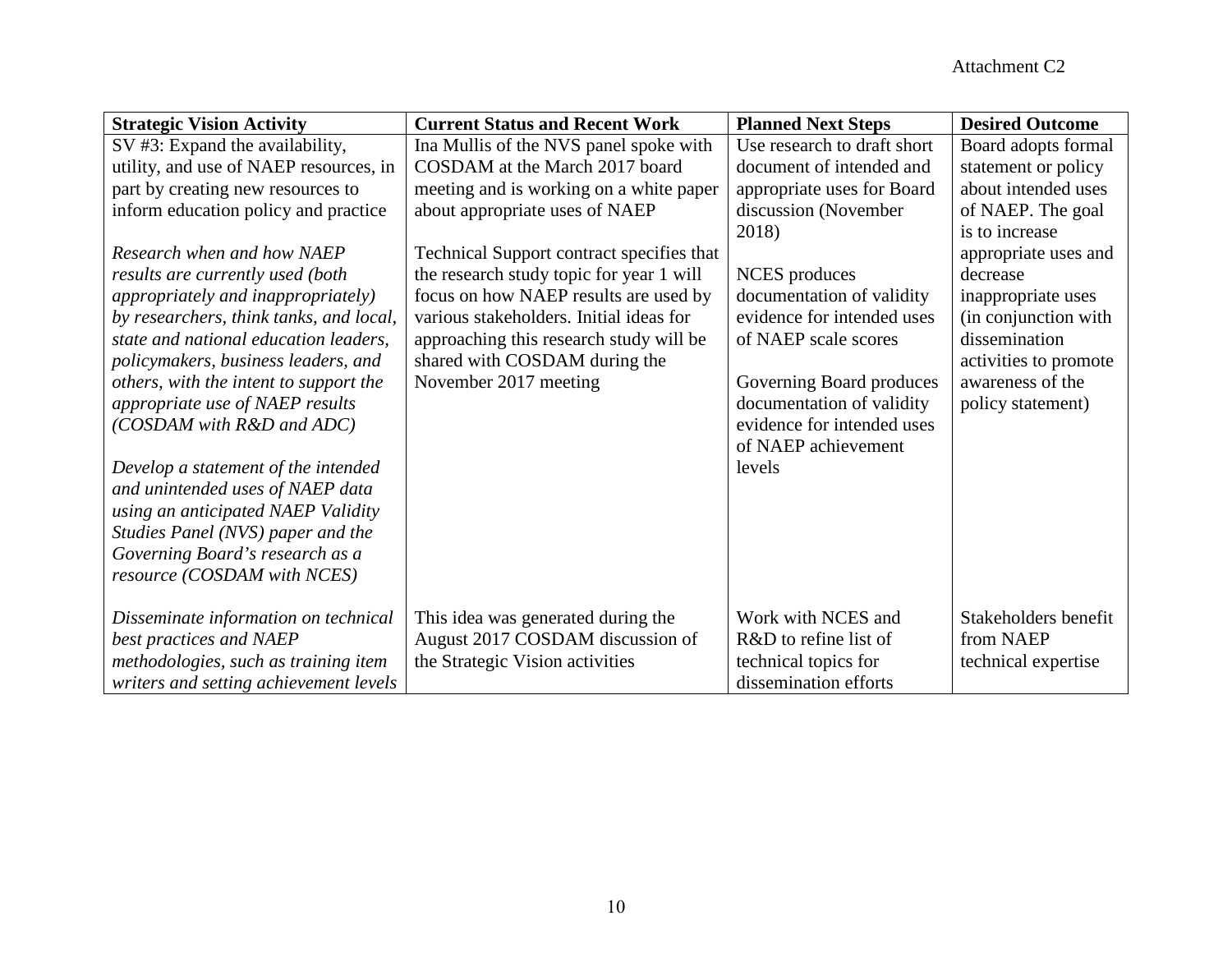| <b>Strategic Vision Activity</b>        | <b>Current Status and Recent Work</b> | <b>Planned Next Steps</b>         | <b>Desired Outcome</b> |
|-----------------------------------------|---------------------------------------|-----------------------------------|------------------------|
| SV# 5: Develop new approaches to        | Panel of standard setting experts to  | COSDAM discussion of draft        | Board has updated      |
| update NAEP subject area                | discuss technical issues and          | policy statement and supporting   | policy on              |
| frameworks to support the Board's       | recommendations for achievement       | materials (March 2018)            | achievement levels     |
| responsibility to measure evolving      | levels policy (January 2018)          |                                   | that meets current     |
| expectations for students, while        |                                       | Seek external feedback and public | best practices in      |
| maintaining rigorous methods that       | Literature review/synthesis of best   | comment (April 2018)              | standard setting       |
| support reporting student               | practices for creating and updating   |                                   | and is useful for      |
| achievement trends                      | achievement level descriptors         | Revised policy statement for full | guiding the            |
|                                         | (ALDs) (February 2018)                | Board discussion (May 2018)       | Board's                |
| Consider new approaches to creating     |                                       |                                   | achievement levels     |
| and updating the achievement level      | Technical Memo on developing a        | Board action on revised policy    | setting work           |
| descriptors and update the Board        | validity argument for the NAEP        | statement (August 2018)           |                        |
| policy on achievement levels            | achievement levels (February 2018)    |                                   |                        |
| SV#7: Research policy and technical     | White papers commissioned and         | Ongoing board discussion about    | Determine whether      |
| implications related to the future of   | posted to Governing Board website     | options for the future of LTT and | changes to the         |
| <b>NAEP Long-Term Trend assessments</b> | (February 2017), symposium held       | what additional information may   | <b>NAEPLTT</b>         |
| in reading and mathematics              | in Washington, DC (March 2017),       | be needed                         | schedule are           |
|                                         | and follow-up event held at           |                                   | needed and/or          |
| Support development and publication     | <b>American Educational Research</b>  |                                   | whether changes to     |
| of multiple papers exploring policy     | Association (AERA) annual             |                                   | the design and         |
| and technical issues related to NAEP    | conference (April 2017)               |                                   | administration of      |
| Long-Term Trend. In addition to the     |                                       |                                   | the LTT                |
| papers, support symposia to engage      | <b>Full Board and Executive</b>       |                                   | assessment are         |
| researchers and policymakers to         | Committee discussions (March,         |                                   | needed (led by         |
| provide stakeholder input into the      | May, and August 2017) and             |                                   | Executive              |
| Board's recommendation                  | webinar on secure LTT items and       |                                   | Committee and          |
|                                         | p-values from 2012 administration     |                                   | NCES)                  |
|                                         | (October 2017)                        |                                   |                        |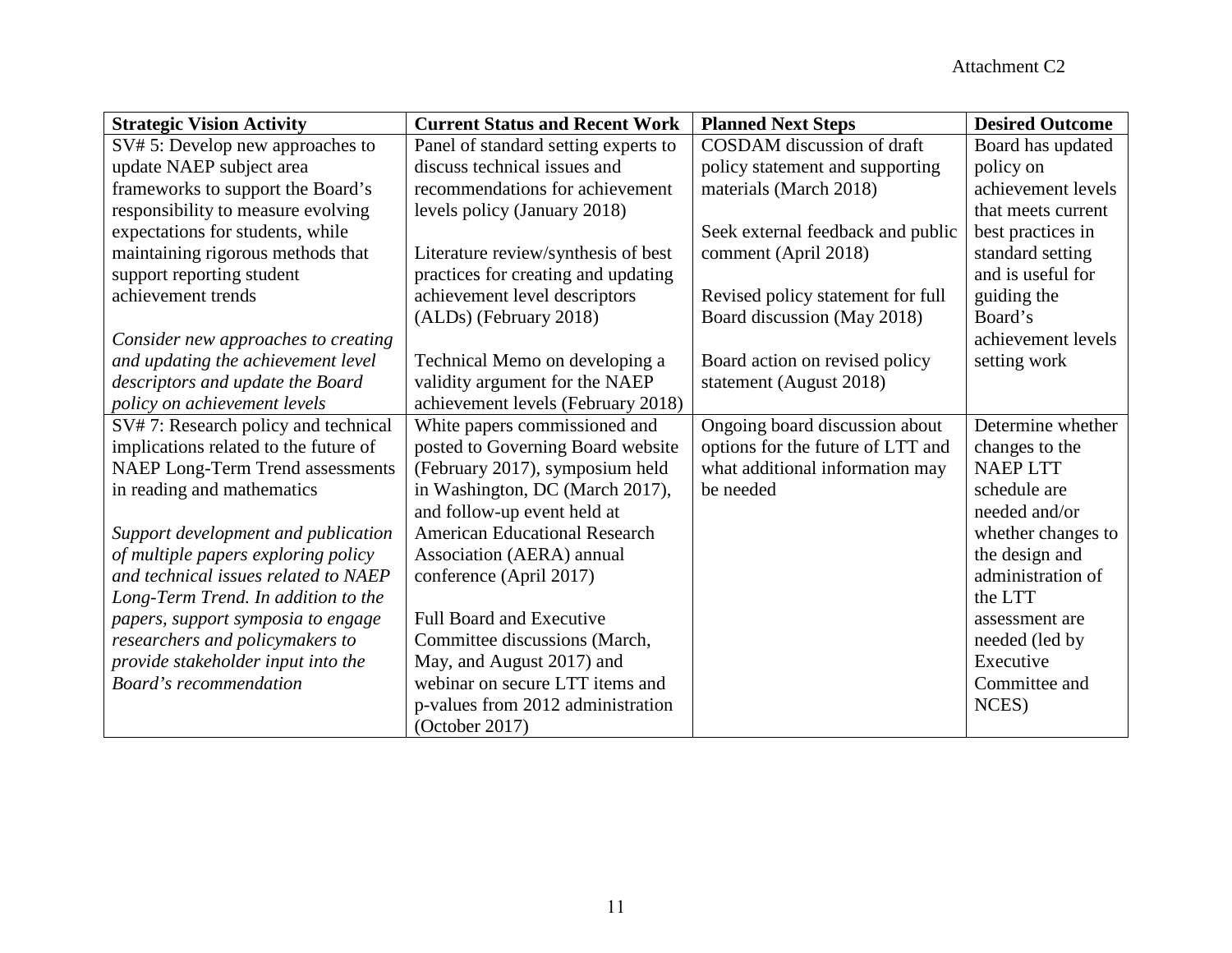| <b>Strategic Vision Activity</b>                                                | <b>Current Status and Recent Work</b> | <b>Planned Next Steps</b>         | <b>Desired Outcome</b> |
|---------------------------------------------------------------------------------|---------------------------------------|-----------------------------------|------------------------|
| SV#9: Develop policy approaches to                                              | Presentation and discussion on        | <b>TBD</b>                        | <b>TBD</b>             |
| revise the NAEP assessment subjects                                             | initial considerations for combining  |                                   |                        |
| and schedule based on the nation's                                              | assessments (November 2017)           |                                   |                        |
| evolving needs, the Board's priorities,                                         |                                       |                                   |                        |
| and NAEP funding                                                                |                                       |                                   |                        |
|                                                                                 |                                       |                                   |                        |
| Pending outcomes of stakeholder                                                 |                                       |                                   |                        |
| input (ADC activity), evaluate the                                              |                                       |                                   |                        |
| technical implications of combining                                             |                                       |                                   |                        |
| assessments, including the impact on<br>scaling and trends                      |                                       |                                   |                        |
| SV#10: Develop new approaches to                                                | Several studies are ongoing (see      | Decide whether additional         | Statements about       |
| measure the complex skills required                                             | activities under SV# 2)               | research should be pursued at     | using NAEP as an       |
| for transition to postsecondary                                                 |                                       | grade 8 to learn more about the   | indicator of           |
| education and career                                                            | Per COSDAM discussion at August       | percentage of students "on track" | academic               |
|                                                                                 | 2017 meeting, additional studies are  | to being academically prepared    | preparedness for       |
|                                                                                 | on hold until at least November       | for college by the end of high    | college continue to    |
| Continue research to gather validity<br>evidence for using $12^{th}$ grade NAEP | 2018 pending Board decision on        | school                            | be defensible and      |
| reading and math results to estimate                                            | how to move forward with findings     |                                   | to have appropriate    |
| the percentage of grade 12 students                                             | from Ad hoc Committee on              | Decide whether Board should       | validity evidence      |
| academically prepared for college                                               | Measures of Postsecondary             | make stronger statement and/or    |                        |
|                                                                                 | Preparedness                          | set "benchmarks" rather than      |                        |
|                                                                                 |                                       | current approach of "plausible    |                        |
|                                                                                 |                                       | estimates"                        |                        |
|                                                                                 |                                       |                                   |                        |
|                                                                                 |                                       | Decide whether additional         |                        |
|                                                                                 |                                       | research should be conducted      |                        |
|                                                                                 |                                       | with more recent administrations  |                        |
|                                                                                 |                                       | of NAEP and other tests           |                        |
|                                                                                 |                                       |                                   |                        |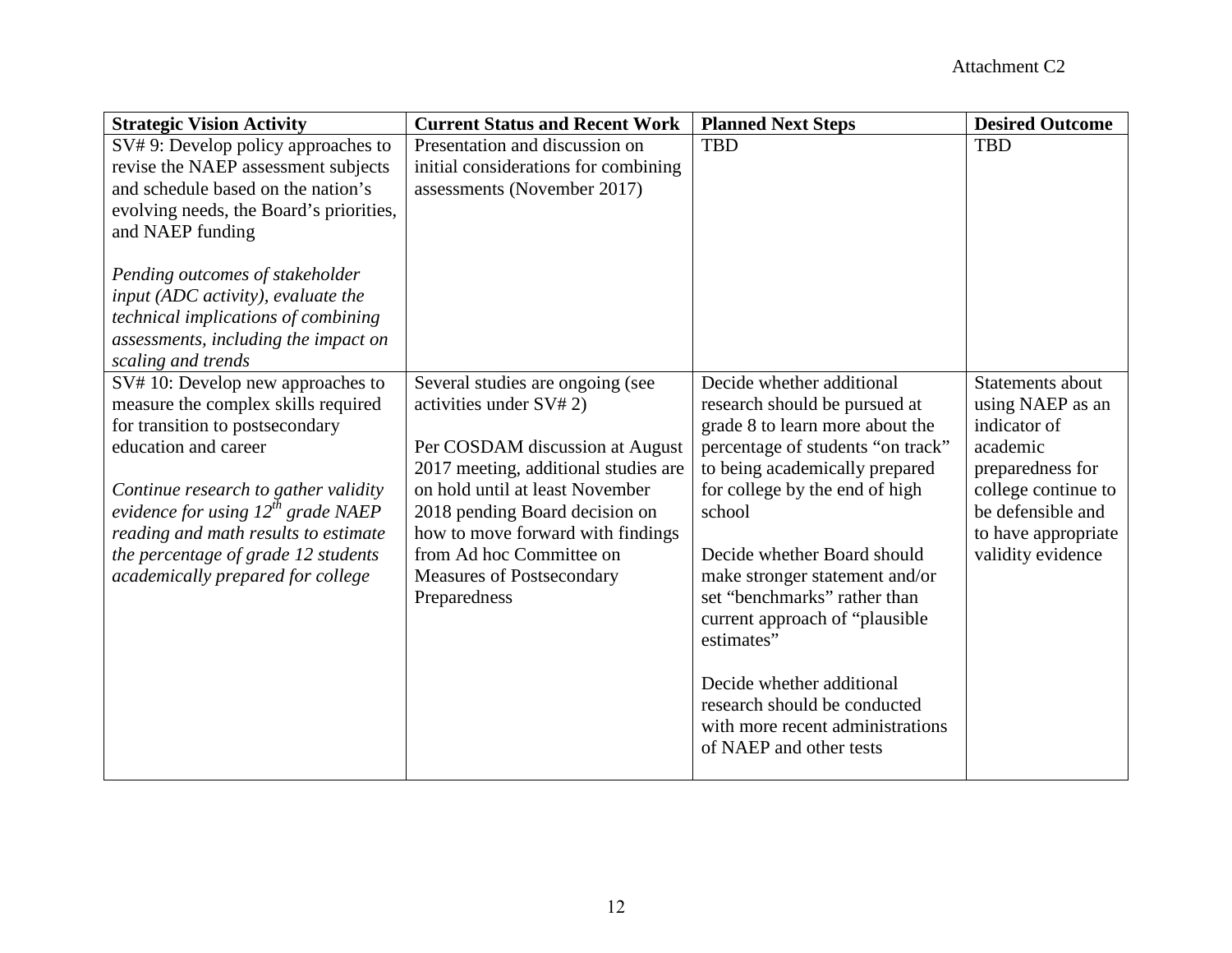

# **Transition to Digital-Based Assessments: 2017 Mode Evaluation Analyses**

 program. Measuring trends normally means changing the assessments as little as possible from one year to the next so that any changes observed can be unambiguously interpreted as due to changes in the or the knowledge and skills they are expected to have. From this viewpoint, measuring trends with viewpoint argues against the use of assessments or administration modes that are dated and have no current relevance, even if those are optimal to the unambiguous interpretation of change. NAEP has always had two complementary, and in some ways competing, goals. NAEP is a measure of academic progress, and thus tracking improvements or declines in student performance is central to the tested population. However, NAEP is also the only nationally representative measure of what students know and can do. In this role, it is essential that NAEP measure what students are actually being taught respect to a fixed construct may not be a helpful or policy-relevant goal for the program. Such a

 In 2017, the NAEP program continued the careful, multistep process of transitioning the core 2011 and in technology and engineering literacy in 2014, the 2017 reading and mathematics Bridge studies, starting with the 2015 field assessment, have been designed to study the transition from assessment, the bridge design from the 2015 field study was expanded to include state- and urban assessment in reading and mathematics from paper to digital-based assessments. While the program has been studying and reporting student performance on writing in a digitally based environment since assessments will be the first operational assessments in a digital format of these two core subjects. paper-based assessment (PBA) to digital-based assessment (DBA) carefully and, subsequently, create the conditions under which trend reporting can be supported. The initial design was relatively straightforward, adding a tablet-based national component to the operational assessment that could be compared with the paper-based operational assessment in that year. In the 2017 operational district-level results in both the paper and tablet based assessment modes.

The 2017 reading and mathematics assessments were administered to representative samples of students from the nation overall and from public schools in the states and participating districts. For each subject area and grade level assessed, a sample of approximately 500 students in each jurisdiction were assigned to take the paper-based assessment in the same conditions used in 2015 (and prior years). In addition, each jurisdiction had approximately 2,200 students randomly assigned to take the assessment in its digital format.

 During this closed session presentation, committee members will see the results of the 2017 within-year evaluation will not be identical to those that will be in the final Report Card; however, these results will mode evaluation analyses, including observed item statistics and the equated group scale score comparisons between PBA and DBA. The scale score results estimated for the purpose of the mode provide valuable information to further inform NAEP's transition to digital-based assessments.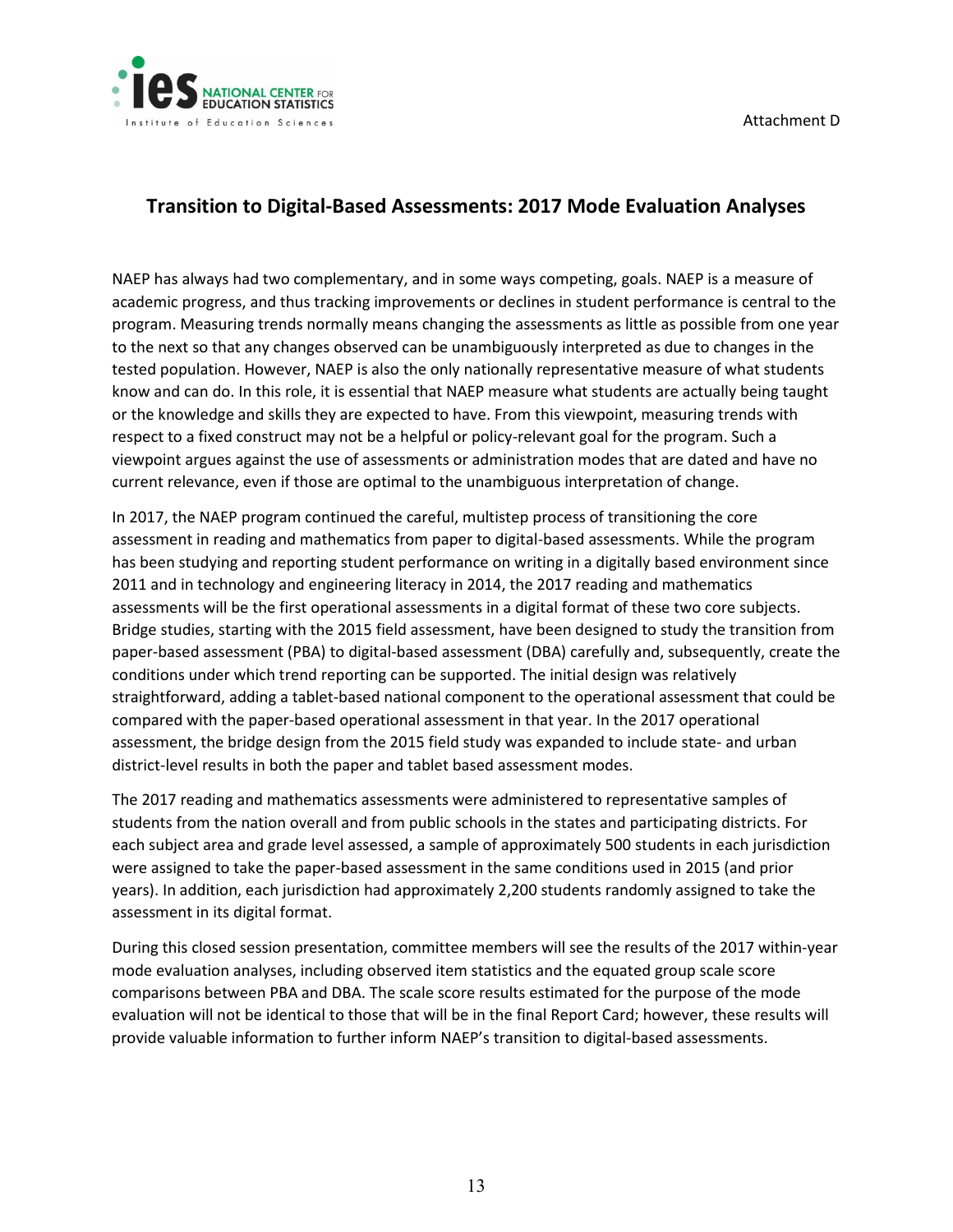

As discussed at the March 2016 COSDAM meeting, the graphic below provides an overview of the various samples and conditions involved in the linking design, where 'State' represents both state and urban districts.

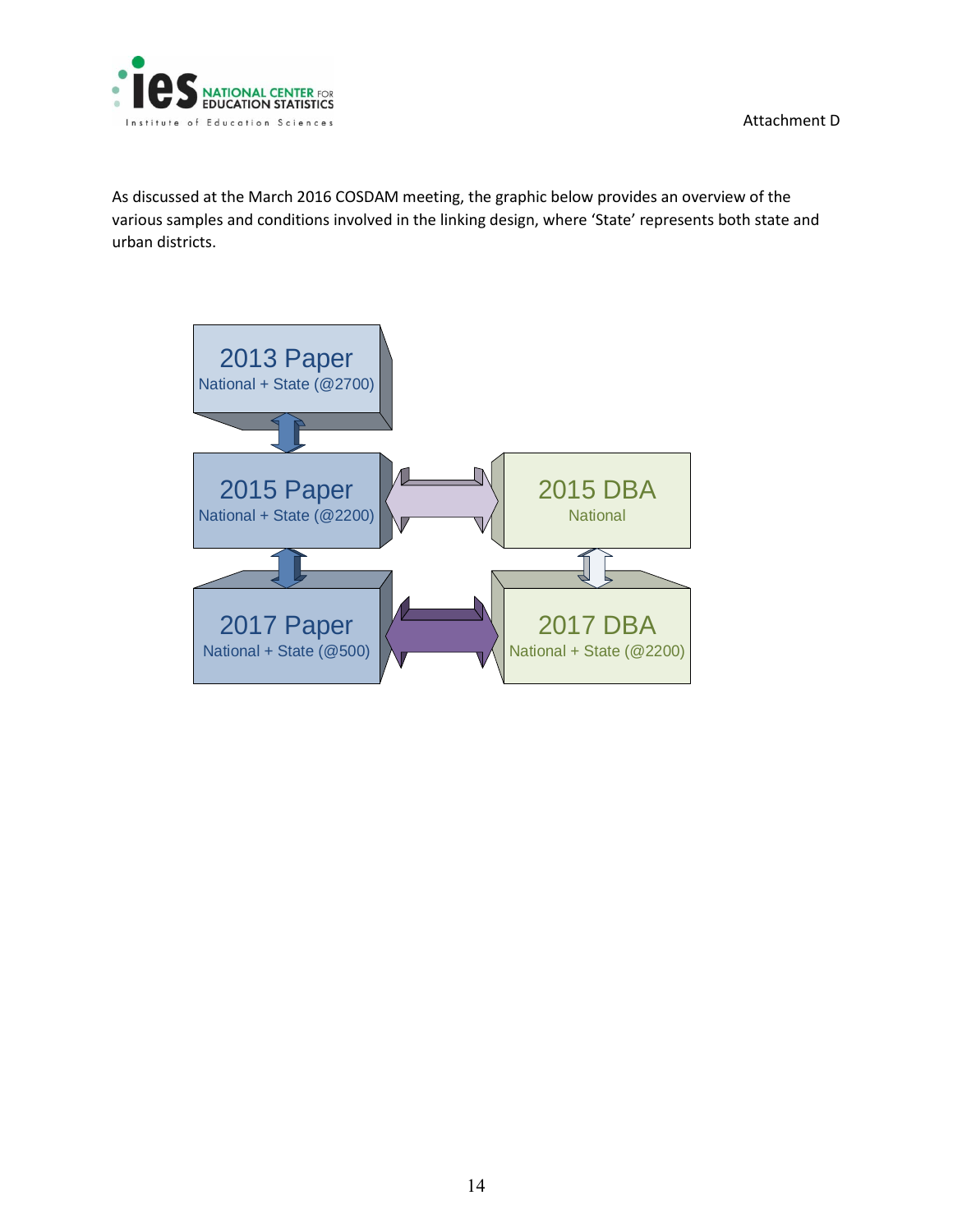#### **National Assessment of Educational Progress Writing at Grade 4 Developing Achievement Levels for the**

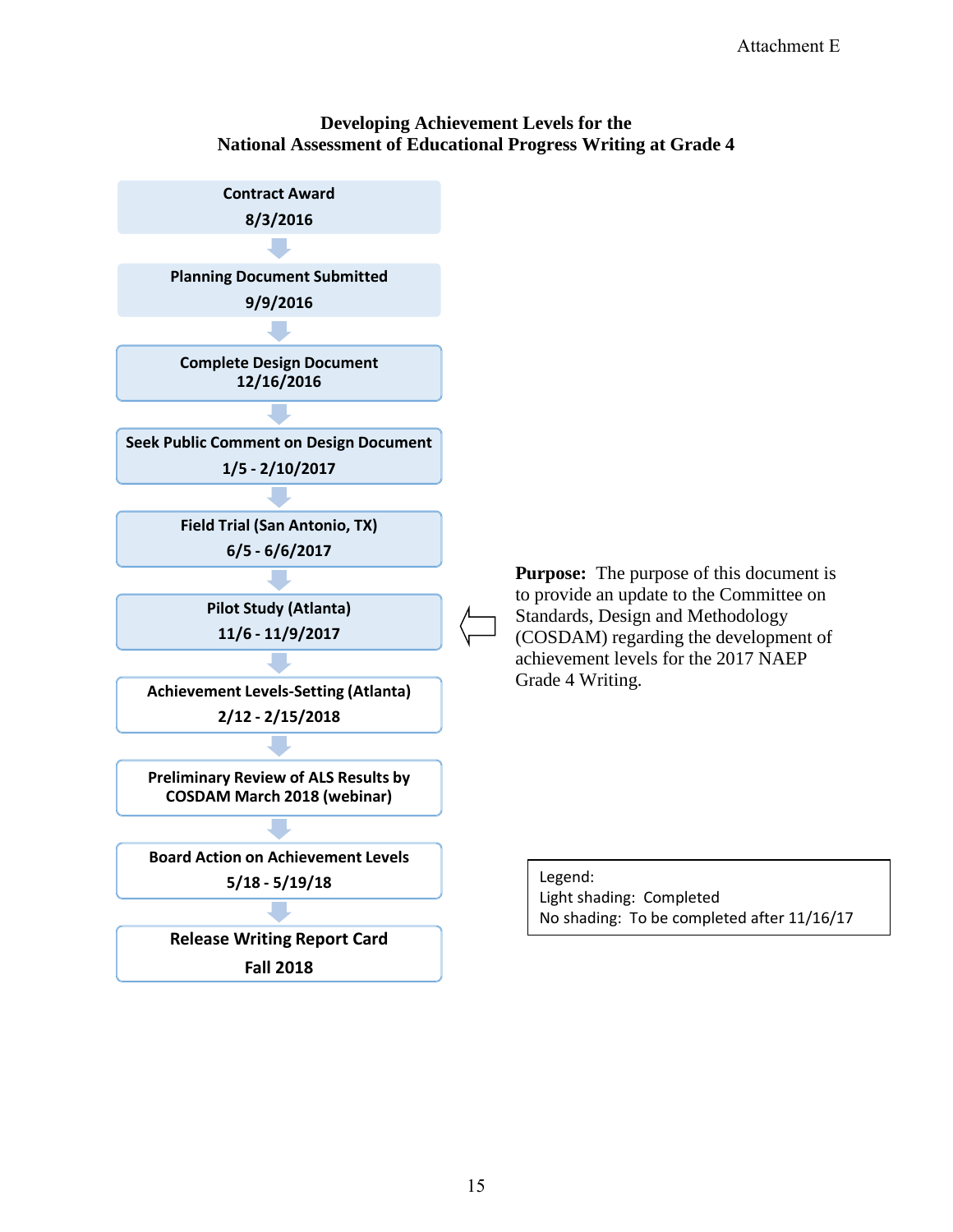Board) awarded a contract to Pearson (as a result of a competitive bidding process) for developing achievement levels for the National Assessment of Educational Progress (NAEP) for grade 4 writing. The 2017 Grade 4 NAEP Writing assessment is the first administration of the **Project Overview:** On August 3, 2016, the National Assessment Governing Board (Governing grade 4 assessment developed to meet the design specifications described in the current computer-based Writing Framework. The assessment is a digital-based assessment, comprised of constructed response items, for which students compose and construct their responses using word processing software on a tablet. The assessment was administered to a nationally representative sample of approximately 22,000 grade 4 students in the spring of  $2017<sup>1</sup>$  $2017<sup>1</sup>$  $2017<sup>1</sup>$ 

 assessment. The Governing Board is expected to take action on the writing grade 4 achievement Dr. Tim O'Neil is the grade 4 writing ALS project director at Pearson and Dr. Marc Johnson is the assistant project director at Pearson. Pearson will conduct a field trial, a pilot study, and an achievement levels-setting (ALS) meeting and produce a set of recommendations for the Governing Board to consider in establishing achievement levels for the grade 4 NAEP writing levels during the May 2018 meeting. Pearson will utilize a body of work methodology using Moodle software to collect panelist ratings and present feedback. Dr. Lori Nebelsick-Gullet will serve as the process facilitator for the pilot and operational ALS meetings; Victoria Young will serve as the content facilitator for the pilot and operational ALS meetings; and Drs. Susan Cooper Loomis and Steven Fitzpatrick will serve as consultants.

For setting standards, Pearson will use a body of work approach in which panelists will make content-based cut score recommendations. The body of work methodology is a holistic standard setting method for which panelists evaluate sets of examinee work (i.e., bodies of work) and provide a holistic judgment about each student set. These content-based judgments will be made over three rounds. The process to be implemented for the standard setting meeting follows body of work procedures used in previous NAEP standard setting studies. In addition, a field trial will be conducted prior to the pilot study which will provide an opportunity to try out a number of key aspects of the ALS plan, including the logistical design of the ALS studies such as the use of tablets and laptop computers, the ease with which the panelists can enter judgments and questionnaire responses, and the arrangement of tables and panelists.

performance.pdf) requires appointment of a committee of technical advisors who have expertise advisors will be convened for 8 in-person meetings and up to 6 webinars to provide advice at every key point in the process. They provide feedback on plans and materials before activities The Governing Board policy on Developing Student Performance Levels for NAEP [\(https://www.nagb.org/content/nagb/assets/documents/policies/developing-student](https://www.nagb.org/content/nagb/assets/documents/policies/developing-student-performance.pdf)in standard setting and psychometrics in general, as well as issues specific to NAEP. These are implemented and review results of the process and analyses. Six external experts in standard setting are serving on the Technical Advisory Committee on Standard Setting (TACSS):

<span id="page-15-0"></span> $<sup>1</sup>$  Achievement levels were set for Writing grades 8 and 12 with the 2011 administration of those assessments. The</sup> grade 4 assessment initially was scheduled to be administered in 2013 but the Governing Board postponed it to 2017 due to budgetary constraints.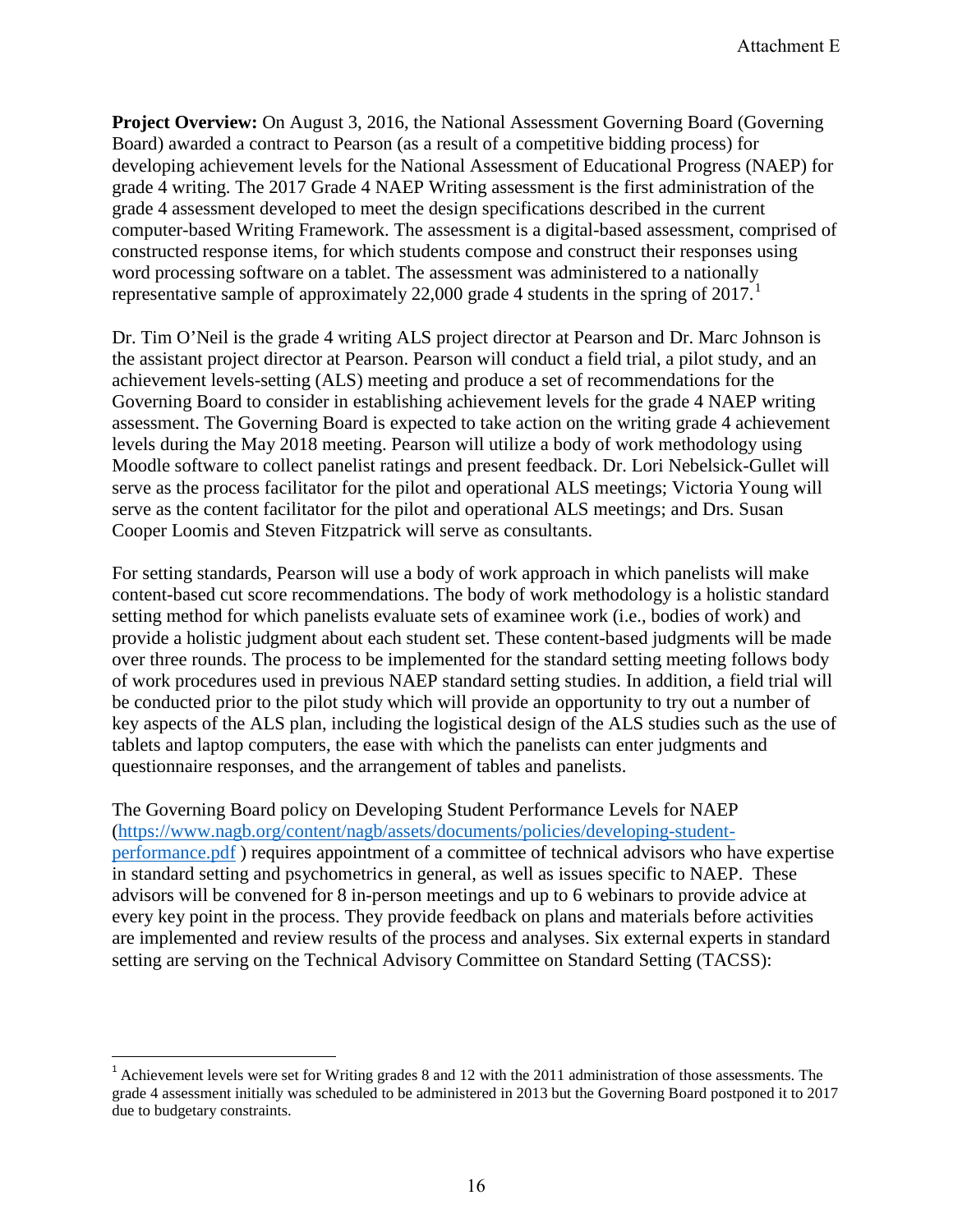### **Dr. Gregory Cizek** [2](#page-16-0)

Professor of Educational Measurement, University of North Carolina at Chapel Hill

### **Dr. Barbara Dodd**

Professor of Professor of Quantitative Methods, University of Texas at Austin

### **Dr. Steve Ferrara**

Senior Advisor for Measurement Services, Measured Progress

#### **Dr. Matthew Johnson**

Associate Professor of Statistics and Education, Teachers College, Columbia University

#### **Dr. Vaughn G. Rhudy**

Executive Director, Office of Assessment, West Virginia Department of Education

#### **Dr. Mary Pitoniak**

Senior Strategic Advisor for Statistical Analysis, Data Analysis, and Psychometric Research, Educational Testing Service (NAEP Design, Analysis, and Reporting Contractor)

#### **November 2017 Update:**

#### *Update on Preparations for the Pilot Study*

Pearson is currently in the process of finalizing all materials, tools, and logistics necessary to conduct the pilot study. All material and tool revisions were based on lessons learned from the June field trial in addition to feedback from TACSS. The pilot study will be conducted from November 6-9, 2017 in Atlanta, GA. Twenty-two panelists from around the country were recruited and have committed to participating.

#### *September TACSS Meeting*

On September  $14<sup>th</sup>$  and  $15<sup>th</sup>$ , the TACSS met to review and discuss materials and procedural preparations for the pilot study. The majority of the meeting focused on detailed review of draft materials and facilitation notes. Editorial comments and suggestions were collected for all presentations, process evaluations, the ALS overview, and the facilitation guide. Discussion of the exemplar selection activity scheduled on the final day of the study highlighted the fact that panelists would have fewer than 16 bodies of work to evaluate. These bodies of work will be familiar to all panelists and comprised of responses to two prompts chosen for public release. Concern was expressed around the potential that panelists might have few bodies of work to evaluate within a given performance level, depending on where the cut score recommendations fall (in particular within the Advanced performance level). As such, TACSS

<span id="page-16-0"></span><sup>&</sup>lt;sup>2</sup> Greg Cizek was appointed to the Governing Board by Secretary Betsy DeVos to serve as one of the three Testing and Measurement experts from October 1, 2017 to September 30, 2021. On October 7, 2017, Greg informed Pearson that he was resigning from the TACSS. Given the project timeline and the small number of remaining TACSS meetings, Pearson will not seek a replacement TACSS member.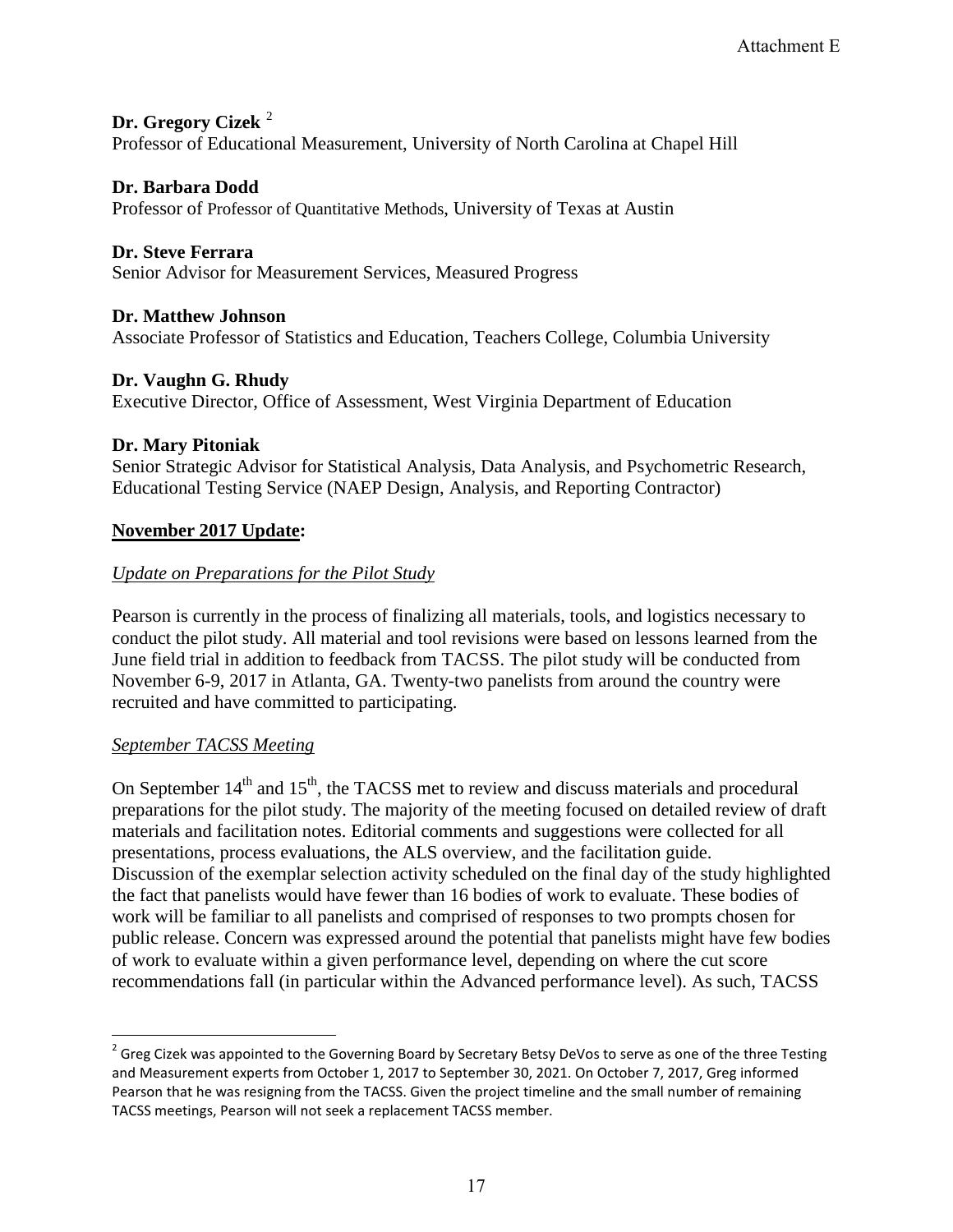recommended that a second stage be added to this activity to allow for additional bodies of work to be considered.

The second stage will involve the selection of additional bodies of work that panelists will not have seen yet. The intention will be to select these such that each performance level ends up with roughly the same overall number of bodies of work to evaluate. If the two stage process does not end up working well, it will be removed for the operational ALS.

Given the proximity of the November 2017 COSDAM session to the end of the pilot study, a separate webinar is planned for early to mid-December to provide a briefing on outcomes. During that webinar, Writing ALS Project Director Tim O'Neil will present results and lessons learned from the pilot study and provide an update on preparations for the operational study.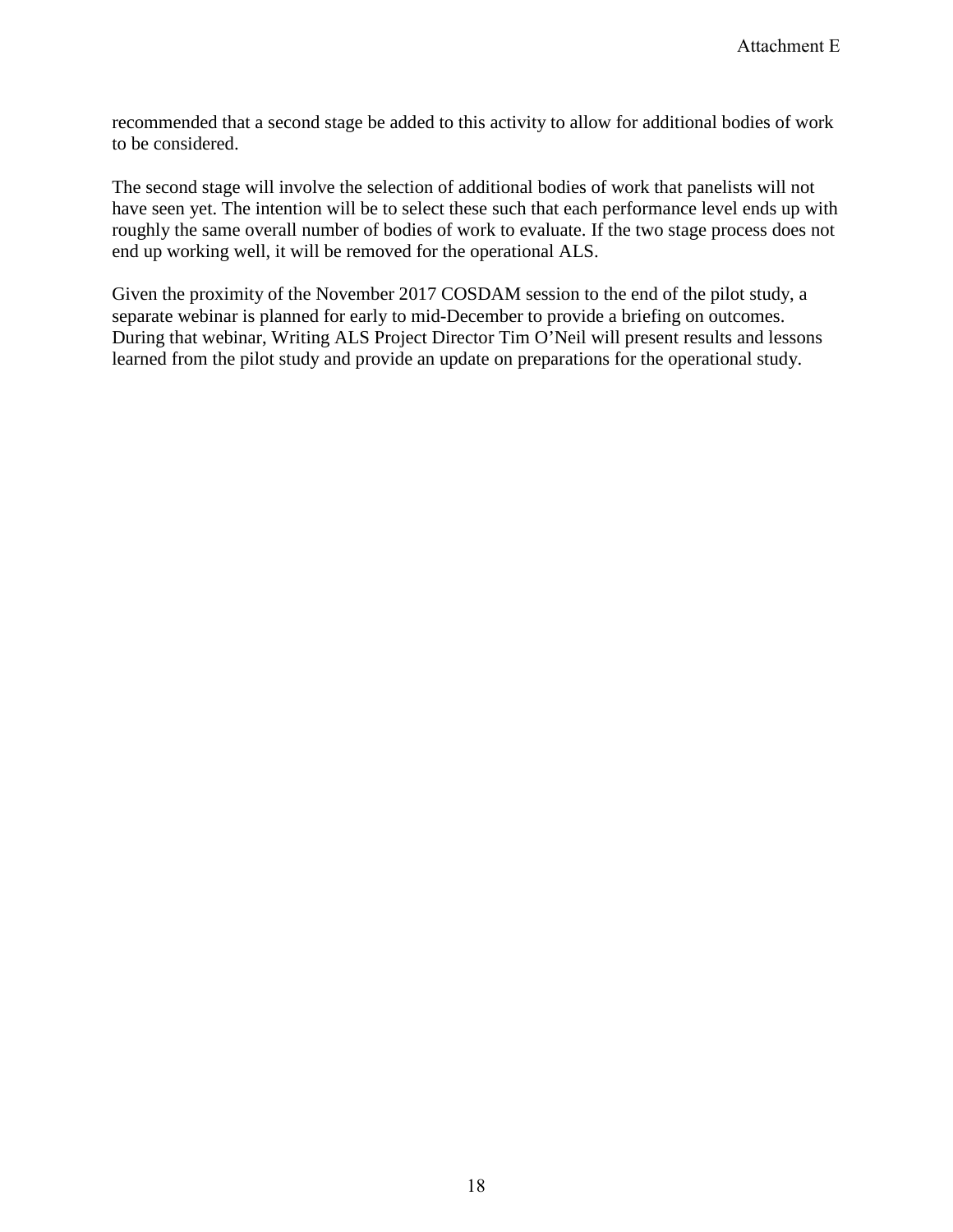# **Update on Implementing the Board's Response to the Evaluation of NAEP Achievement Levels**

### **Overview**

 *and reading on the National Assessment of Educational Progress*. A free PDF of the full report On November 17, 2016, the National Academies of Sciences, Engineering, and Medicine released the final report of their evaluation, *Evaluation of the achievement levels for mathematics*  can be downloaded at: [https://www.nap.edu/catalog/23409/evaluation-of-the-achievement-levels](https://www.nap.edu/catalog/23409/evaluation-of-the-achievement-levels-for-mathematics-and-reading-on-the-national-assessment-of-educational-progress)[for-mathematics-and-reading-on-the-national-assessment-of-educational-progress.](https://www.nap.edu/catalog/23409/evaluation-of-the-achievement-levels-for-mathematics-and-reading-on-the-national-assessment-of-educational-progress) The Governing Board received a briefing from staff at the National Academies of Sciences, Engineering, and Medicine and members of the interdisciplinary review committee during the quarterly Board meeting on November 19, 2016.

 setting activities. Public Law 107-279 specifies that the Governing Board must prepare a formal As stated in the NAEP legislation, the Commissioner of NCES is to use the findings from the evaluation to decide whether the achievement levels should continue to be used on a "trial basis" or whether that designation can be removed. In addition, the final report included conclusions and recommendations that have implications for future Governing Board achievement levelsresponse to the evaluation:

*Not later than 90 days after an evaluation of the student achievement levels under section 303(e), the Assessment Board shall make a report to the Secretary, the Committee on Education and the Workforce of the House of Representatives, and the Committee on Health, Education, Labor, and Pensions of the Senate describing the steps the Assessment Board is taking to respond to each of the recommendations contained in such evaluation.* 

Due to the timing of the evaluation report release, the 90 day window concluded prior to the March 2017 Governing Board meeting. Therefore, on November 19, 2016, the Board granted a joint delegation of authority to COSDAM and the Executive Committee for formal approval of the report to the Secretary, the Committee on Education and the Workforce of the House of Representatives, and the Committee on Health, Education, Labor, and Pensions of the Senate describing the steps the Governing Board is taking to respond to each of the recommendations contained in the evaluation.

COSDAM met via teleconference on December 9, 2016 to discuss an initial draft response to the evaluation. On December 19, 2016, the Executive Committee and COSDAM met to discuss and take action on a revised response. The final response (attached) was approved by a vote of 9-0 with one abstention. The response was sent to Secretary John King, the Committee on Education and the Workforce of the House of Representatives, and the Committee on Health, Education, Labor, and Pensions of the Senate on December 20, 2016.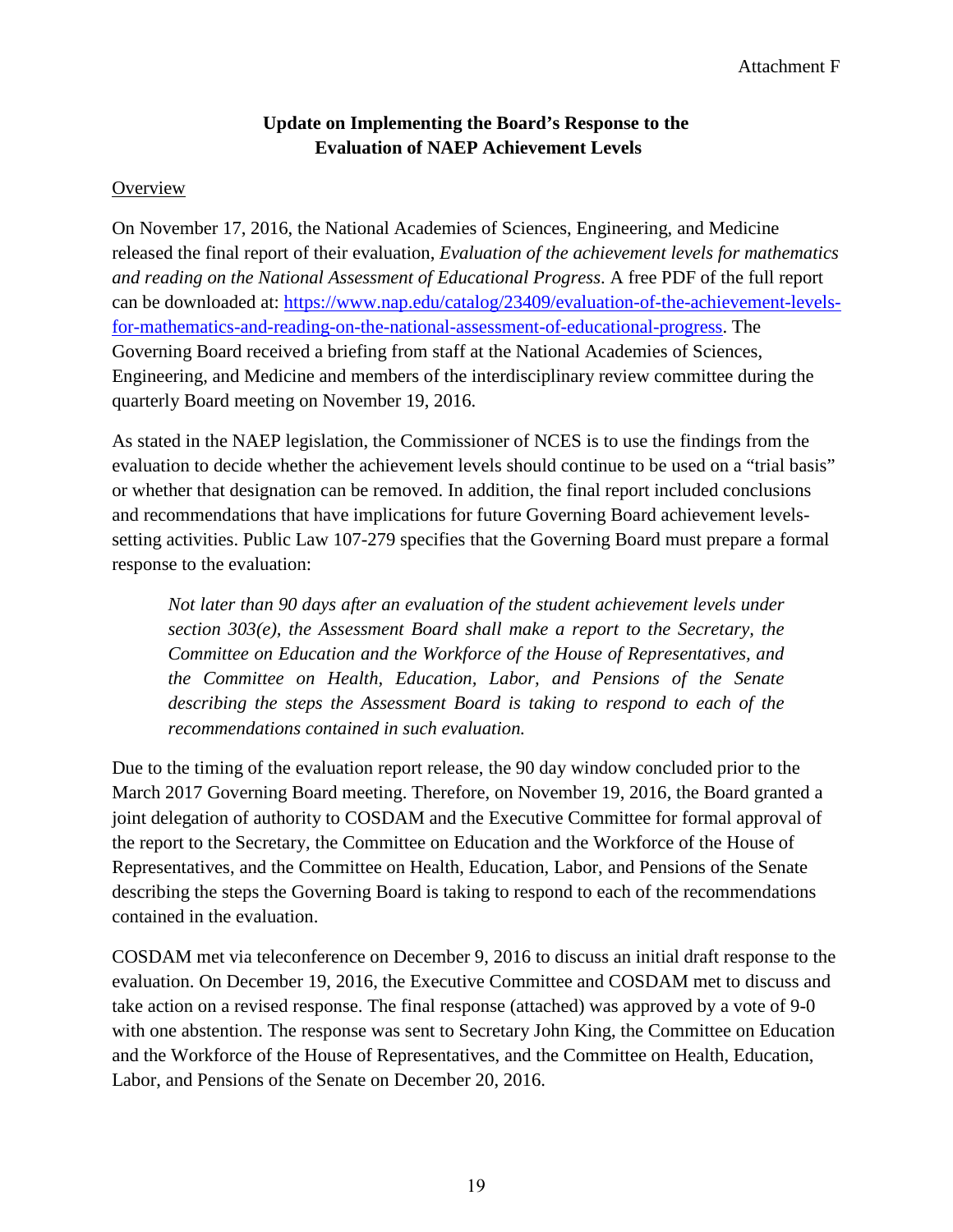Ongoing discussions with COSDAM and the full Board began during the March 2017 quarterly meeting to implement the recommendations from the evaluation and have continued at each quarterly meeting of COSDAM.

#### Status of Implementing the Board's Response

#### *Revision of Board Policy*

[Developing Student Performance Levels for NAEP.](https://www.nagb.org/content/nagb/assets/documents/policies/developing-student-performance.pdf) The revised policy is intended to address several of the issues raised in the evaluation, most notably the need for specifying a process and timeline for conducting regular recurring reviews of the achievement level descriptions and the need to be more explicit about conditions that require a new standard setting. The policy revision The first step in implementing the Governing Board response is to update the current policy on will also incorporate other recent developments in standard setting.

 There are several ongoing activities to support the policy revision that are being carried out experts, and a technical memo on developing a validity argument for the NAEP achievement through the Board's Technical Support contract, including a literature review on best practices for developing and updating achievement level descriptions, a panel meeting of standard setting levels (see Attachment A). The March 2018 COSDAM meeting will focus on reviewing and discussing these materials and a first draft of a proposed revised policy.

#### *Regular Recurring Review of the Achievement Level Descriptors*

Once the Board policy has been revised to incorporate guidance for specifying a process and timeline for conducting regular recurring review of the achievement level descriptions, a statement of work will be developed to procure services for performing this work. Additional details will be discussed with COSDAM during spring/summer 2018.

#### *Relationships Between NAEP Achievement Levels and External Measures*

The Strategic Vision includes an explicit goal to increase opportunities for connecting NAEP to other national and international assessments and data, and COSDAM has had several discussions related to this topic over the past year. In particular, the May 2017 COSDAM meeting included a synthesis of findings from existing linking studies as a means of better understanding how NAEP achievement levels and scale scores relate to other important indicators of student performance. Throughout 2018, COSDAM will continue to receive updates and discuss ongoing and planned linking studies to support the goal of making NAEP achievement levels and scale scores more meaningful by connecting them to measures external to NAEP.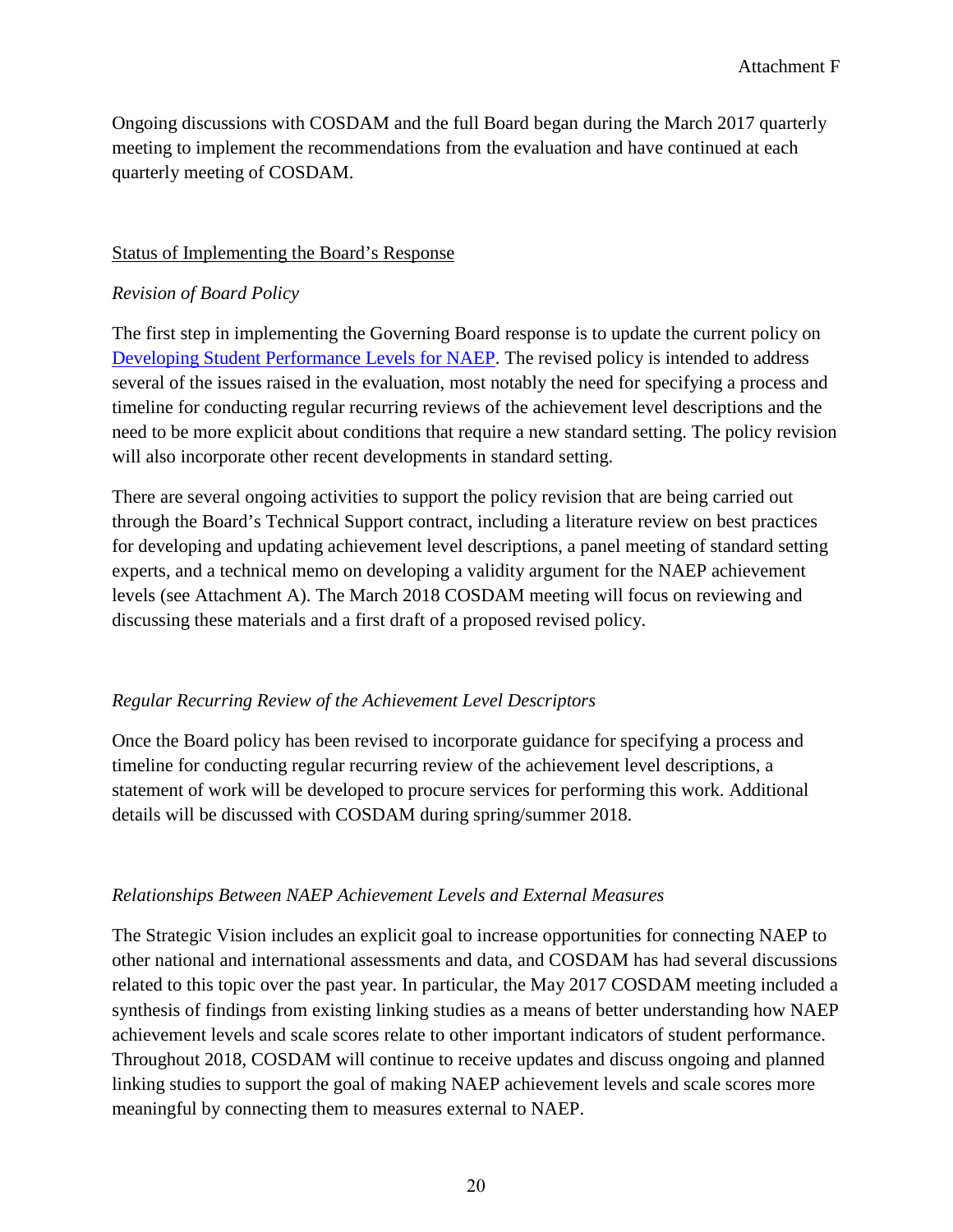# *Interpretations and Uses of NAEP Achievement Levels* and *Guidance for Inferences Made with Achievement Levels versus Scale Scores*

 on developing a validity argument for the NAEP achievement levels (to be completed by Much of the Strategic Vision focuses on improving the use and dissemination of NAEP results, including the achievement levels. Under the Technical Support contract, the research study on uses of NAEP (to be completed by August 2018) will synthesize how various audiences have used and interpreted NAEP results, including achievement levels. In addition, a technical memo February 2018) will help provide a framework for evaluating the validity of common uses of the achievement levels. Governing Board staff will work with NCES to provide additional recommendations for addressing the Board's response to these items, which will be discussed with COSDAM throughout 2018.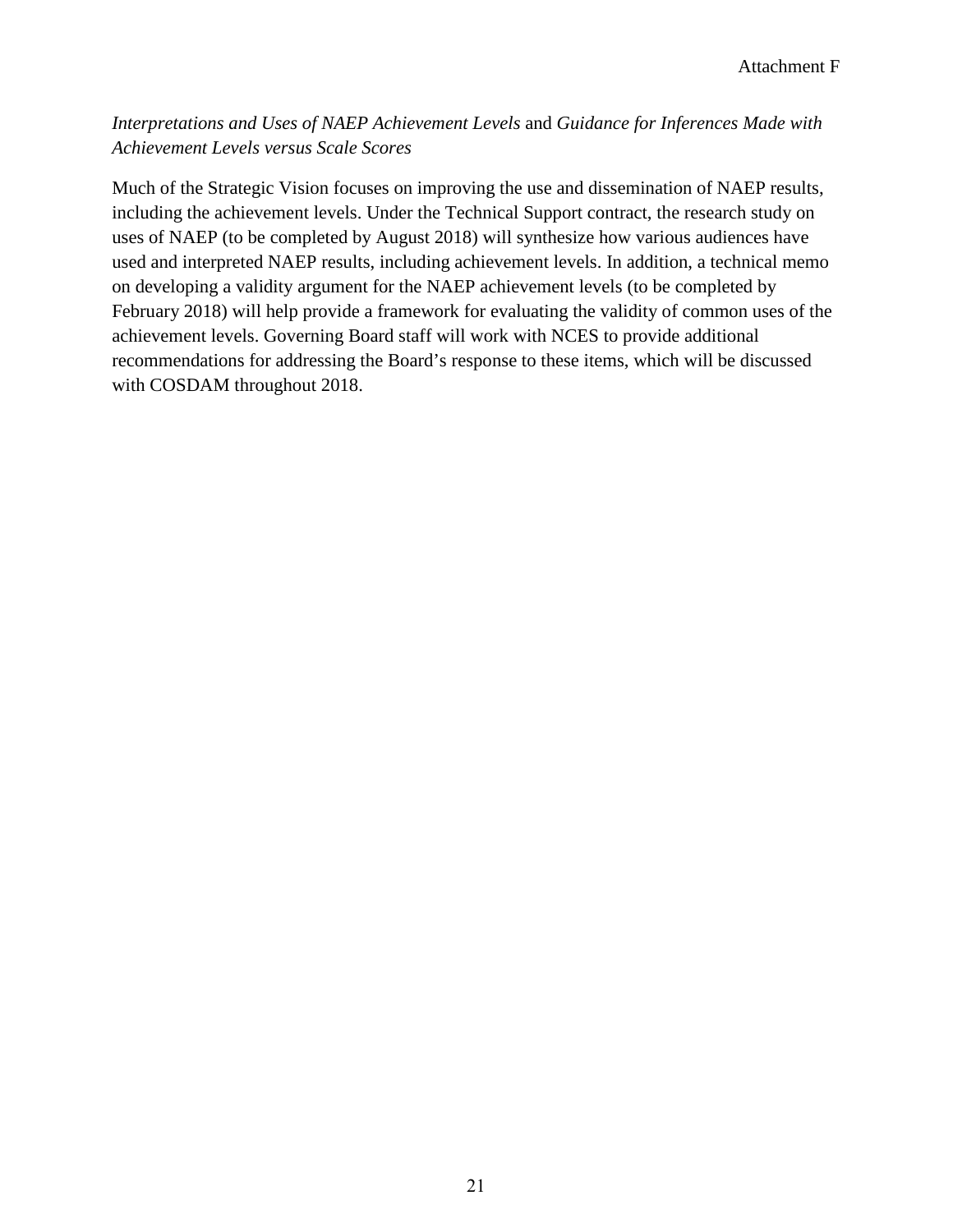# **National Assessment Governing Board's Response to the National Academies of Sciences, Engineering, and Medicine 2016 Evaluation of NAEP Achievement Levels**

# *Legislative Authority*

 Pursuant to the National Assessment of Educational Progress (NAEP) legislation (Public Law and Medicine evaluation of the NAEP achievement levels for mathematics and reading (Edley & 107-279), the National Assessment Governing Board (hereafter the Governing Board) is pleased to have this opportunity to apprise the Secretary of Education and the Congress of the Governing Board response to the recommendations of the National Academies of Sciences, Engineering, Koenig, 2016).

 The cited legislation charges the Governing Board with the authority and responsibility to Governing Board in consultation with the Commissioner for Education Statistics" (Public Law "develop appropriate student achievement levels for each grade or age in each subject area to be tested." The legislation also states that "such levels shall be determined by... a national consensus approach; used on a trial basis until the Commissioner for Education Statistics determines, as a result of an evaluation under subsection (f), that such levels are reasonable, valid, and informative to the public; ... [and] shall be updated as appropriate by the National Assessment 107-279).

# *Background*

 elementary and secondary students know and can do. Since 1969, NAEP has been the country's results allow the nation to understand where more work must be done to improve learning among NAEP is the largest nationally representative and continuing assessment of what our nation's foremost resource for measuring student progress and identifying differences in student achievement across student subgroups. In a time of changing state standards and assessments, NAEP serves as a trusted resource for parents, teachers, principals, policymakers, and researchers to compare student achievement across states and select large urban districts. NAEP all students.

For 25 years, the NAEP achievement levels (*Basic, Proficient,* and *Advanced*) have been a signature feature of NAEP results. While scale scores provide information about student achievement over time and across student groups, achievement levels reflect the extent to which student performance is "good enough," in each subject and grade, relative to aspirational goals.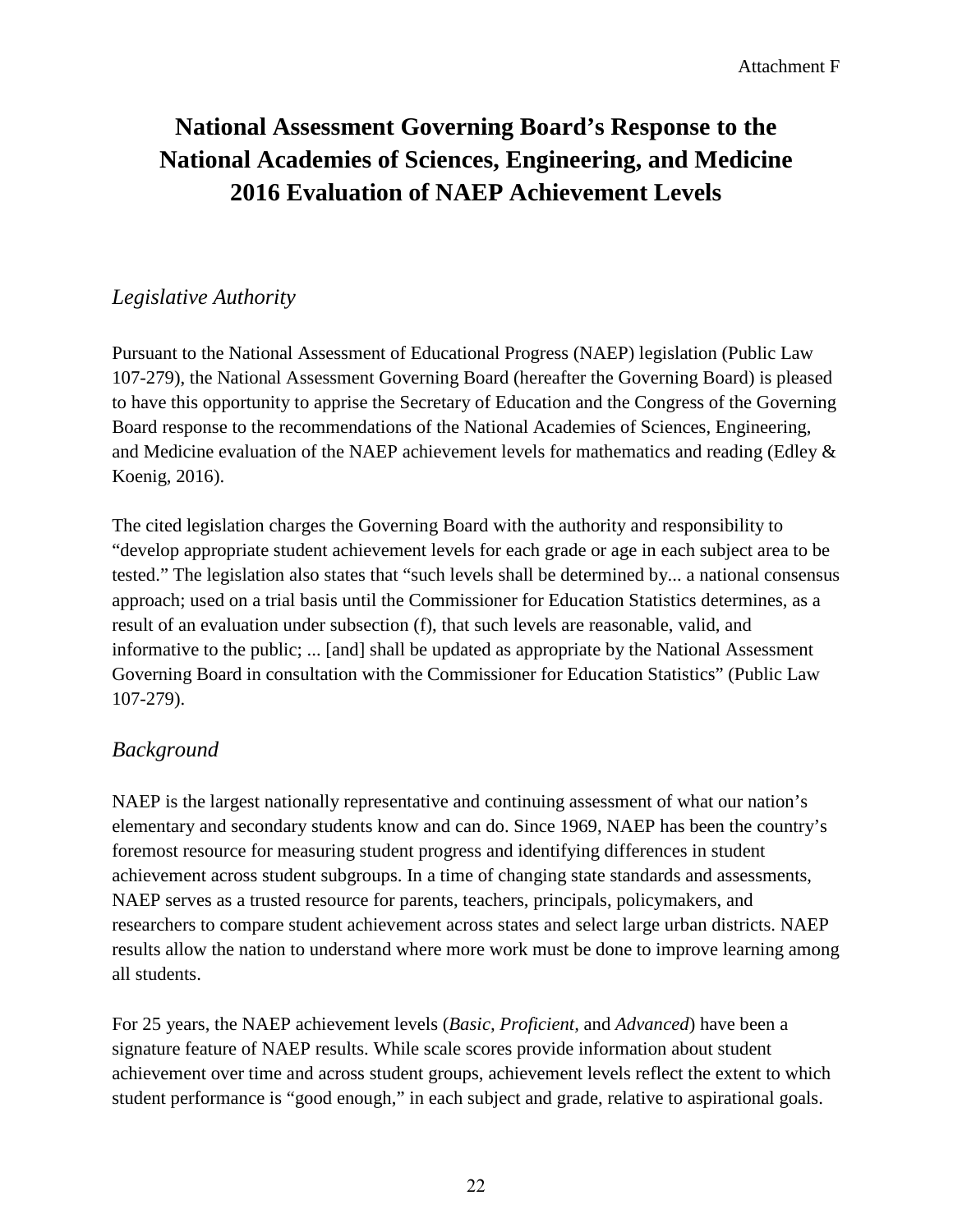become a standard part of score reporting for many other assessment programs in the US and Since the Governing Board began setting standards in the early 1990s, achievement levels have abroad.

# Governing Board Response

### *Overview*

 permanent feature of the NAEP reports" (Edley & Koenig, 2016; page Sum-8). The Governing The Governing Board appreciates the thorough, deliberative process undertaken over the past two years by the National Academies of Science, Engineering, and Medicine and the expert members of the Committee on the Evaluation of NAEP Achievement Levels for Mathematics and Reading. The Governing Board is pleased that the report concludes that the achievement levels are a meaningful and important part of NAEP reporting. The report states that, "during their 24 years [the achievement levels] have acquired meaning for NAEP's various audiences and stakeholders; they serve as stable benchmarks for monitoring achievement trends, and they are widely used to inform public discourse and policy decisions. Users regard them as a regular, Board has reviewed the seven recommendations presented in the report and finds them reasonable and thoughtful. The report will inform the Board's future efforts to set achievement levels and communicate the meaning of NAEP *Basic*, *Proficient*, and *Advanced*. The recommendations intersect with two Governing Board documents, the Strategic Vision and the achievement levels policy, described here.

contemporary era. On November 18, 2016, the Governing Board adopted a Strategic Vision [\(https://www.nagb.org/content/nagb/assets/documents/newsroom/press-releases/2016/nagb](https://www.nagb.org/content/nagb/assets/documents/newsroom/press-releases/2016/nagb-strategic-vision.pdf)[strategic-vision.pdf\)](https://www.nagb.org/content/nagb/assets/documents/newsroom/press-releases/2016/nagb-strategic-vision.pdf) to guide the work of the Board through 2020, with an emphasis on innovating to enhance NAEP's form and content and expanding NAEP's dissemination and use. The Strategic Vision answers the question, "How can NAEP provide information about how our students are doing in the most innovative, informative, and impactful ways?" The Governing Board is pleased that several of the report recommendations are consistent with the Board's own vision. The Governing Board is committed to measuring the progress of our nation's students toward their acquisition of academic knowledge, skills, and abilities relevant to this

The Governing Board's approach to setting achievement levels is articulated in a policy statement, "Developing Student Performance Levels for the National Assessment of Educational Progress" [\(https://www.nagb.org/content/nagb/assets/documents/policies/developing-student](https://www.nagb.org/content/nagb/assets/documents/policies/developing-student-performance.pdf)[performance.pdf\)](https://www.nagb.org/content/nagb/assets/documents/policies/developing-student-performance.pdf). The policy was first adopted in 1990 and was subsequently revised in 1995, with minor wording changes made in 2007. The report motivates the revision of this policy, to add clarity and intentionality to the setting and communication of NAEP achievement levels.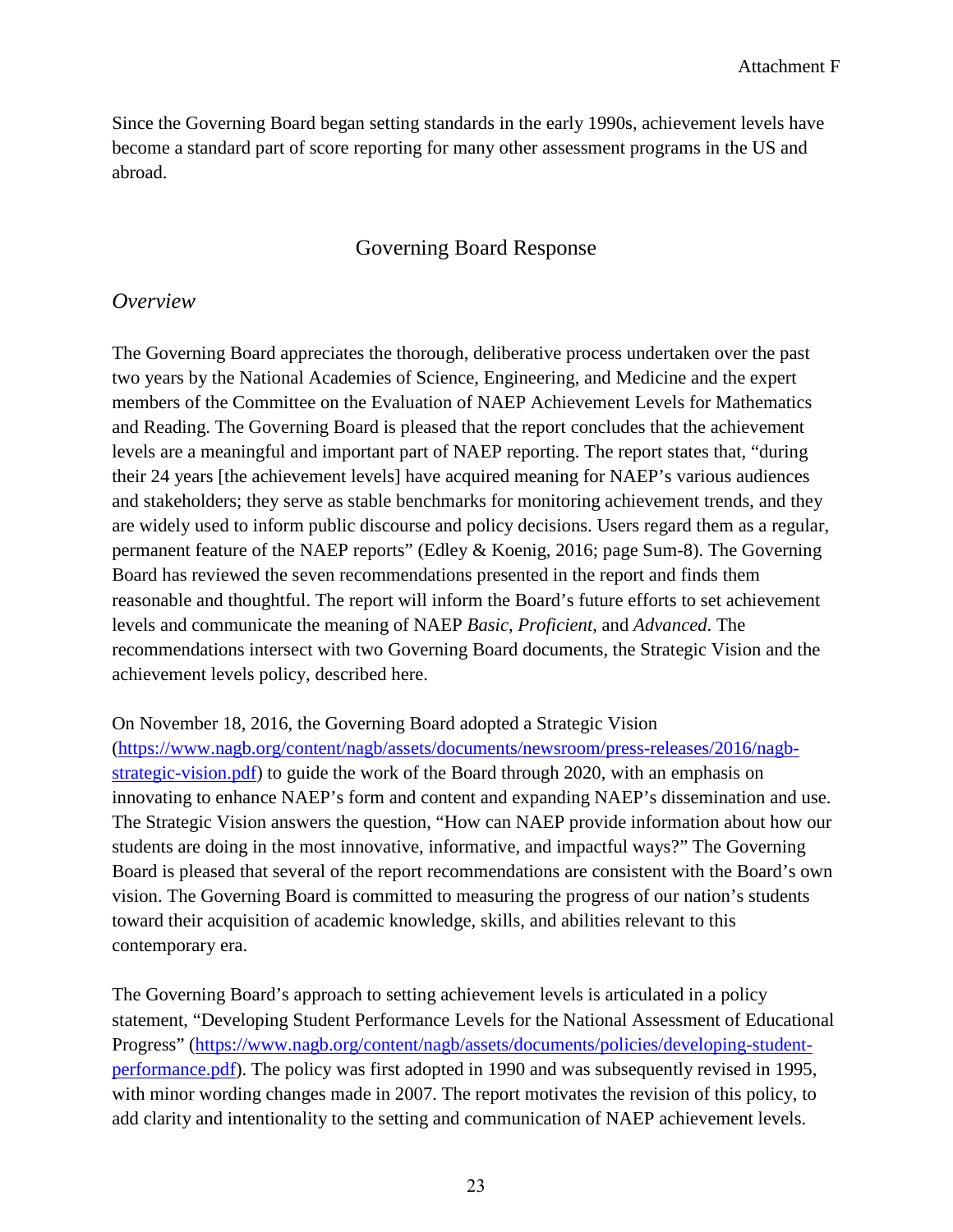The seven recommendations and the Governing Board response comprise a significant research and outreach trajectory that the Governing Board can pursue over several years in conjunction with key partners. The Governing Board will implement these responses within resource constraints and in conjunction with the priorities of the Strategic Vision.

# *Evaluating the Alignment of NAEP Achievement Level Descriptors*

 *grade 12 mathematics is needed. Recommendation #1: Alignment among the frameworks, the item pools, the achievement-level descriptors, and the cut scores is fundamental to the validity of inferences about student achievement. In 2009, alignment was evaluated for all grades in reading and for grade 12 in mathematics, and changes were made to the achievement-level descriptors, as needed. Similar research is needed to evaluate alignment for the grade 4 and grade 8 mathematics assessments and to revise them as needed to ensure that they represent the knowledge and skills of students at each achievement level. Moreover, additional work to verify alignment for grade 4 reading and* 

 with the knowledge and skills of students in each achievement level category. In conjunction levels will address the larger issue of specifying a process and timeline for conducting regular The report's primary recommendation is to evaluate the alignment, and revise if needed, the achievement level descriptors for NAEP mathematics and reading assessments in grades 4, 8, and 12. The Governing Board intends to issue a procurement for conducting studies to achieve this goal. The Governing Board has periodically conducted studies to evaluate whether the achievement level descriptors in a given subject should be revised, based on their alignment with the NAEP framework, item pool, and cut scores. The Governing Board agrees that this is a good time to ensure that current NAEP mathematics and reading achievement level descriptors align with the response to Recommendation #3, the updated Board policy on NAEP achievement recurring reviews of the achievement level descriptions in all subjects and grades.

 between 2015 and 2017 scores. The Governing Board articulated this in the 2015 Resolution on [\(https://www.nagb.org/content/nagb/assets/documents/policies/resolution-on-trend-and-dba.pdf\)](https://www.nagb.org/content/nagb/assets/documents/policies/resolution-on-trend-and-dba.pdf). The Governing Board agrees strongly with the recommendation that, while evaluating alignment of achievement level descriptors is timely, it is not necessary to consider changing the cut scores or beginning a new trend line at this time. The NAEP assessments are transitioning from paperbased to digital assessments in 2017, and current efforts are focused on ensuring comparability Maintaining NAEP Trends with the Transition to Digital-Based Assessments

*Recommendation #2: Once satisfactory alignment among the frameworks, the item pools, the achievement-level descriptors, and the cut scores in NAEP mathematics and reading has been demonstrated, their designation as trial should be discontinued. This work should be completed and the results evaluated as stipulated by law: (20 U.S. Code 9622: National Assessment of Educational Progress: https://www.law.cornell.edu/uscode/text/20/9622 [September 2016]).*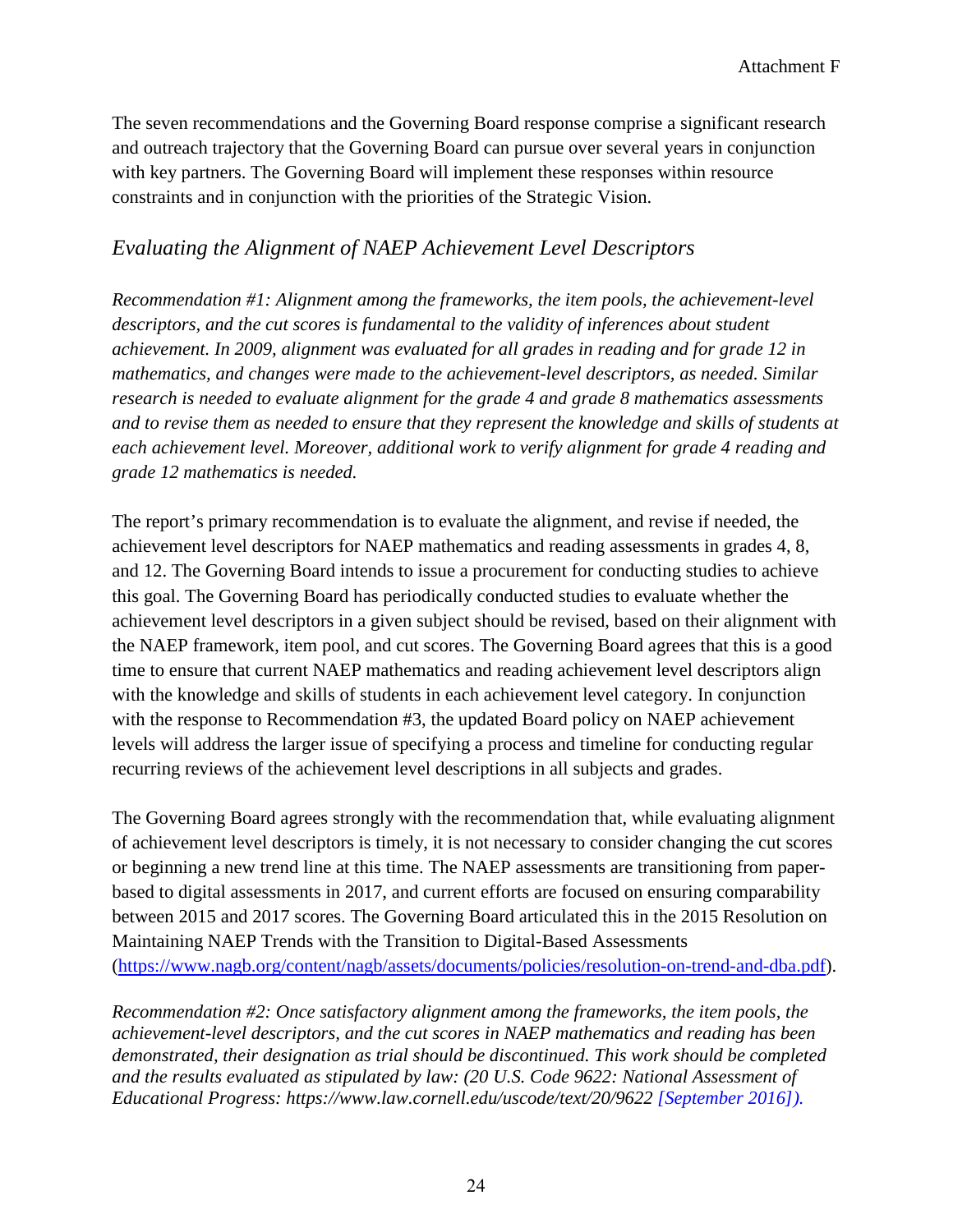Ultimately, the Commissioner of Education Statistics is responsible for determining whether the "trial" designation is removed. The Governing Board is committed to providing the Commissioner with the information needed to make this determination in an expedient manner.

# *Regular Recurring Reviews of the Achievement Level Descriptors*

*Recommendation #3: To maintain the validity and usefulness of achievement levels, there should be regular recurring reviews of the achievement-level descriptors, with updates as needed, to ensure they reflect both the frameworks and the incorporation of those frameworks in NAEP assessments.* 

The Board's current policy on NAEP achievement levels contains several principles and guidelines for *setting* achievement levels but does not address issues related to the continued use or reporting of achievement levels many years after they were established. The revised policy will seek to address this gap by including a statement of periodicity for conducting regular recurring reviews of the achievement level descriptors, with updates as needed, as called for in this recommendation. The Governing Board agrees that it is important to articulate a process and timeline for conducting regular reviews of the achievement level descriptors rather than performing such reviews on an ad hoc basis.

# *Relationships Between NAEP Achievement Levels and External Measures*

*Recommendation #4: Research is needed on the relationships between the NAEP achievement levels and concurrent or future performance on measures external to NAEP. Like the research that led to setting scale scores that represent academic preparedness for college, new research should focus on other measures of future performance, such as being on track for a collegeready high school diploma for 8th-grade students and readiness for middle school for 4th-grade students.* 

 National Center for Education Statistics (NCES). The Governing Board's Strategic Vision In addition to the extensive work that the Governing Board has conducted at grade 12 to relate NAEP mathematics and reading results to academic preparedness for college, the Governing Board has begun research at grade 8 with statistical linking studies of NAEP mathematics and reading and the ACT Explore assessments in those subjects. This work was published while the evaluation was in process and was not included in the Committee's deliberations. Additional studies in NAEP mathematics and reading at grades 4 and 8 are beginning under contract to the includes an explicit goal to increase opportunities for connecting NAEP to other national and international assessments and data. Just as the Board's previous research related grade 12 NAEP results in mathematics and reading to students' academic preparedness for college, the Governing Board anticipates that additional linkages with external measures will help connect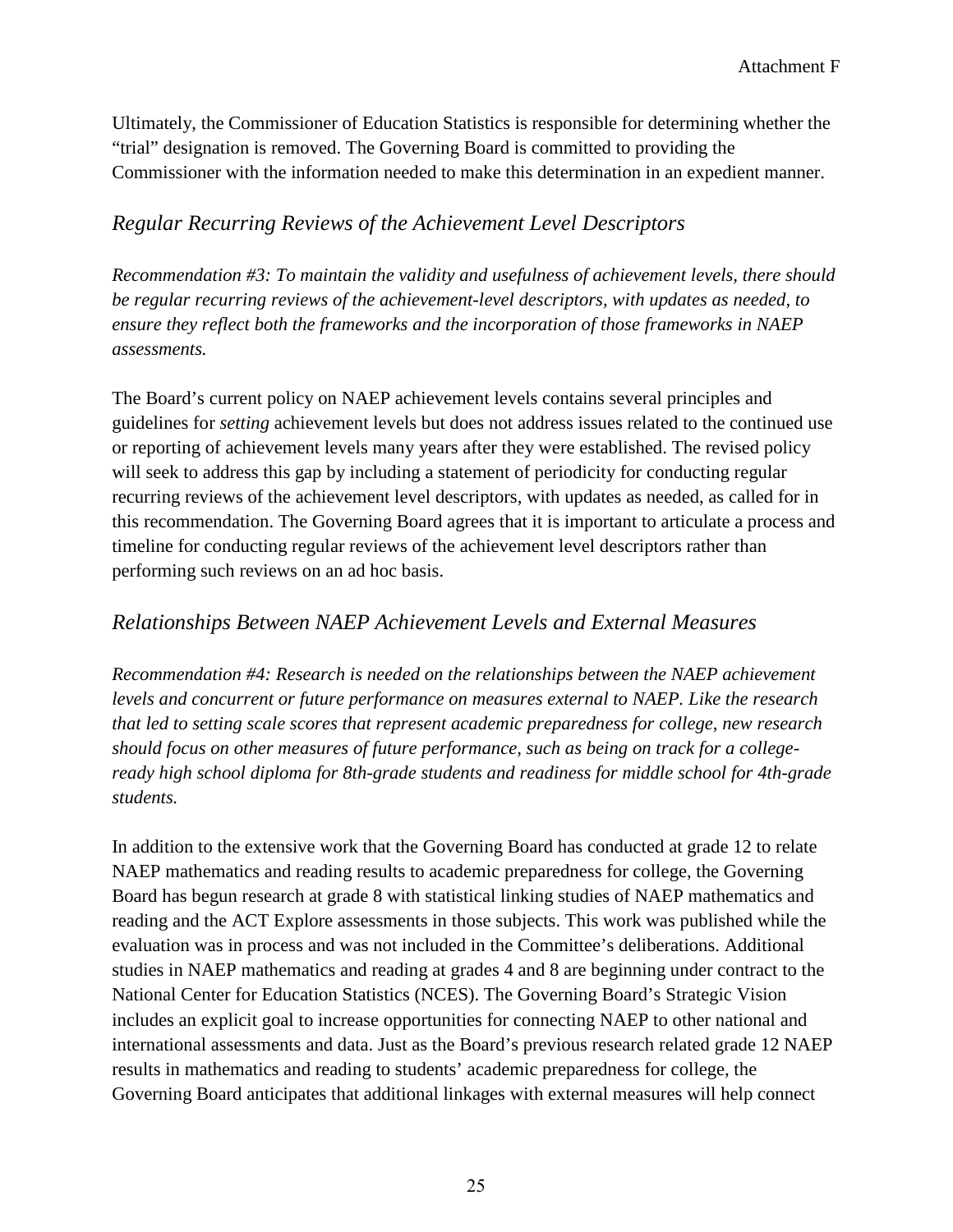the NAEP achievement levels and scale scores to other meaningful real-world indicators of current and future performance.

# *Interpretations and Uses of NAEP Achievement Levels*

*Recommendation #5: Research is needed to articulate the intended interpretations and uses of the achievement levels and collect validity evidence to support these interpretations and uses. In addition, research to identify the actual interpretations and uses commonly made by NAEP's various audiences and evaluate the validity of each of them. This information should be communicated to users with clear guidance on substantiated and unsubstantiated interpretations.* 

 The Governing Board's Strategic Vision emphasizes improving the use and dissemination of NAEP results, and the Board's work in this area will include achievement levels. The Governing Board recognizes that clarity and meaning of NAEP achievement levels (and scale scores) are of utmost importance. The Governing Board will issue a procurement to conduct research to better understand how various audiences have used and interpreted NAEP results (including achievement levels). The Governing Board will work collaboratively with NCES to provide further guidance and outreach about appropriate and inappropriate uses of NAEP achievement levels.

# *Guidance for Inferences Made with Achievement Levels versus Scale Scores*

*Recommendation #6: Guidance is needed to help users determine inferences that are best made with achievement levels and those best made with scale score statistics. Such guidance should be incorporated in every report that includes achievement levels.* 

 Governing Board and NCES have modeled appropriate use of NAEP data and will continue to NCES and follow current research to provide guidance about inferences that are best made with The Governing Board understands that improper uses of achievement level statistics are widespread in the public domain and extend far beyond the use of NAEP data. Reports by the do so. This recommendation is also consistent with the goal of the Strategic Vision to improve the dissemination and use of NAEP results. The Governing Board will continue to work with achievement levels and those best made with scale score statistics.

# *Regular Cycle for Considering Desirability of Conducting a New Standard Setting*

*Recommendation #7: NAEP should implement a regular cycle for considering the desirability of conducting a new standard setting. Factors to consider include, but are not limited to: substantive changes in the constructs, item types, or frameworks; innovations in the modality for administering assessments; advances in standard setting methodologies; and changes in the*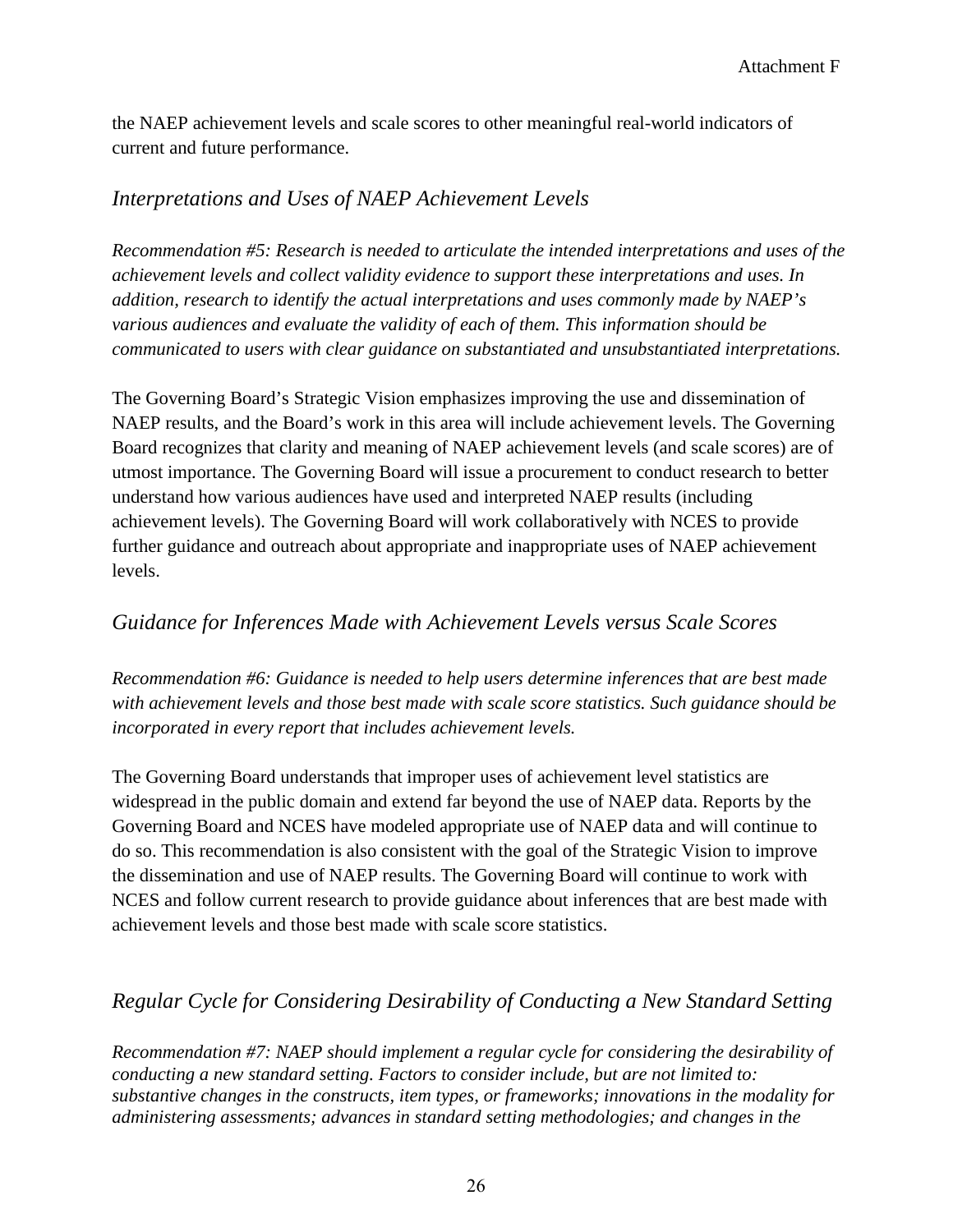*policy environment for using NAEP results. These factors should be weighed against the downsides of interrupting the trend data and information.* 

 Board was setting standards in each subject and grade for the first time and had not yet When the Board's achievement levels policy was first created and revised in the 1990s, the considered the need or timeline for re-setting standards. To address this recommendation, the Governing Board will update the policy to be more explicit about conditions that require a new standard setting.

# *Board's Commitment*

 technical advice from respected psychometricians and measurement specialists. The Board also business leaders, and members of the general public throughout the process. This is only fitting given the Governing Board's own congressionally mandated membership that explicitly includes representatives from these stakeholder groups. The Governing Board remains committed to its congressional mandate to set "appropriate student achievement levels" for the National Assessment of Educational Progress. The Board appreciates the report's affirmation that NAEP achievement levels have been set thoughtfully and carefully, consistent with professional guidelines for standard setting, and based on extensive takes seriously the charge to develop the current achievement levels through a national consensus approach, involving large numbers of knowledgeable teachers, curriculum specialists,

The Governing Board remains committed to improving the process of setting and communicating achievement levels. The Governing Board is grateful for the report recommendations that will advance these aims.

# *Reference*

Edley, C. & Koenig, J. A. (Ed.). (2016). *Evaluation of the Achievement Levels for Mathematics and Reading on the National Assessment of Educational Progress.* Washington, DC: The National Academies Press.